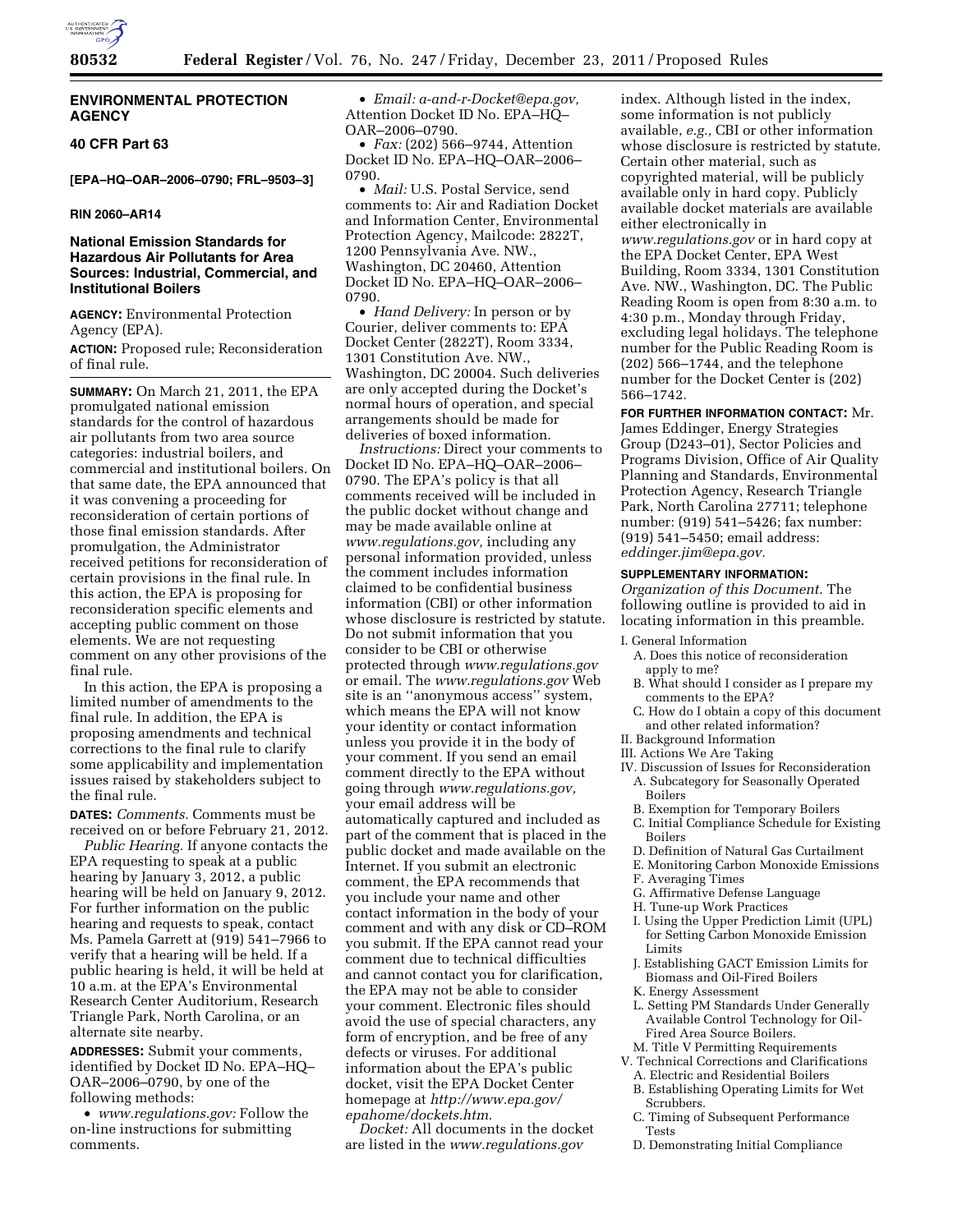- E. Demonstrating Compliance with the Work Practice and Management Practice Standards
- F. Monitoring Requirements
- G. Notification, Recordkeeping, and Reporting Requirements
- H. Definitions
- I. Change to the Mercury Emission Limit for New Coal-Fired Boilers.
- J. Changes to the Work Practice Standards, Emission Reduction Measures, and Management Practices
- K. Requirements for Establishing Operating Limits
- L. Demonstrating Continuous Compliance
- VI. What are the impacts associated with the amendments?
- VII. Statutory and Executive Order Reviews A. Executive Order 12866: Regulatory Planning and Review and Executive Order 13563: Improving Regulation and Regulatory Review
	- B. Paperwork Reduction Act
	- C. Regulatory Flexibility Act
	- D. Unfunded Mandates Reform Act
	- E. Executive Order 13132: Federalism
	- F. Executive Order 13175: Consultation and Coordination with Indian Tribal Governments
	- G. Executive Order 13045: Protection of Children from Environmental Health Risks and Safety Risks
	- H. Executive Order 13211: Actions Concerning Regulations That

Significantly Affect Energy Supply, Distribution, or Use

- I. National Technology Transfer and Advancement Act
- J. Executive Order 12898: Federal Actions to Address Environmental Justice in Minority Populations and Low-Income Populations

## **I. General Information**

*A. Does this notice of reconsideration apply to me?* 

The regulated categories and entities potentially affected by this action include:

| Industry category                                                    | NAICS code <sup>1</sup>                                                   | Examples of regulated entities                                                                                                                                                                                                                                                                                                                                                                                 |
|----------------------------------------------------------------------|---------------------------------------------------------------------------|----------------------------------------------------------------------------------------------------------------------------------------------------------------------------------------------------------------------------------------------------------------------------------------------------------------------------------------------------------------------------------------------------------------|
| Any area source facility using a boiler as defined in the final rule | 321<br>311<br>327<br>424<br>531<br>611<br>813<br>92<br>722<br>62<br>22111 | Wood product manufacturing.<br>Agriculture, greenhouses.<br>Food manufacturing.<br>Nonmetallic mineral product manufacturing.<br>Wholesale trade, nondurable goods.<br>Real estate.<br>Educational services.<br>Religious, civic, professional, and similar organizations.<br>Public administration.<br>Food services and drinking places.<br>Health care and social assistance.<br>Electric power generation. |

1 North American Industry Classification System.

This table is not intended to be exhaustive, but rather provides a guide for readers regarding entities likely to be regulated by this reconsideration action. To determine whether your facility may be affected by this reconsideration action, you should examine the applicability criteria in 40 CFR 63.11193 of subpart JJJJJJ (National Emission Standards for Hazardous Air Pollutants for Industrial, Commercial, and Institutional Boilers Area Sources). If you have any questions regarding the applicability of the final rule to a particular entity, consult either the air permit authority for the entity or your EPA regional representative, as listed in 40 CFR 63.13.

## *B. What should I consider as I prepare my comments to the EPA?*

*Submitting CBI.* Do not submit information that you consider to be CBI electronically through *http:// www.regulations.gov* or Email. Send or deliver information identified as CBI to only the following address: Mr. James Eddinger, c/o OAQPS Document Control Officer (Room C404–02), U.S. Environmental Protection Agency, Research Triangle Park, North Carolina 27711, Attn: Docket ID No. EPA–HQ– OAR–2006–0790.

Clearly mark the part or all of the information that you claim to be CBI. For CBI information in a disk or CD–

ROM that you mail to the EPA, mark the outside of the disk or CD–ROM as CBI and then identify electronically within the disk or CD–ROM the specific information that is claimed as CBI. In addition to one complete version of the comment that includes information claimed as CBI, a copy of the comment that does not contain the information claimed as CBI must be submitted for inclusion in the public docket. If you submit a disk or CD–ROM that does not contain CBI, mark the outside of the disk or CD–ROM clearly that it does not contain CBI. Information marked as CBI will not be disclosed except in accordance with procedures set forth in 40 CFR part 2.

If you have any questions about CBI or the procedures for claiming CBI, please consult the person identified in the **FOR FURTHER INFORMATION CONTACT** section.

## *C. How do I obtain a copy of this document and other related information?*

*Docket.* The docket number for this action and the final rule (40 CFR part 63, subpart JJJJJJ) is Docket ID No. EPA– HQ–OAR–2006–0790.

*World Wide Web (WWW).* In addition to being available in the docket, an electronic copy of this action is available on the WWW through the Technology Transfer Network (TTN) Web site. Following signature, a copy of this notice will be posted on the TTN's policy and guidance page for newly proposed or promulgated rules at *http://www.epa.gov/ttn/oarpg.* The TTN provides information and technology exchange in various areas of air pollution control.

#### **II. Background Information**

Section 112(d) of the Clean Air Act (CAA) requires the EPA to establish national emission standards for hazardous air pollutants (NESHAP) for both major and area sources of hazardous air pollutants (HAP) that are listed for regulation under CAA section 112(c). A major source is any stationary source that emits or has the potential to emit 10 tons per year (tpy) or more of any single HAP or 25 tpy or more of any combination of HAP. An area source is a stationary source that is not a major source.

On March 21, 2011 (76 FR 15554), we issued the NESHAP for industrial, commercial, and institutional area source boilers pursuant to CAA sections 112(c)(3), 112(c)(6), and 112(k)(3)(B).

CAA section  $112(k)(3)(B)$  directs the EPA to identify at least 30 HAP that, as a result of emissions from area sources, pose the greatest threat to public health in the largest number of urban areas. The EPA implemented this provision in 1999 in the Integrated Urban Air Toxics Strategy, (64 FR 38715, July 19, 1999) (Strategy). Specifically, in the Strategy,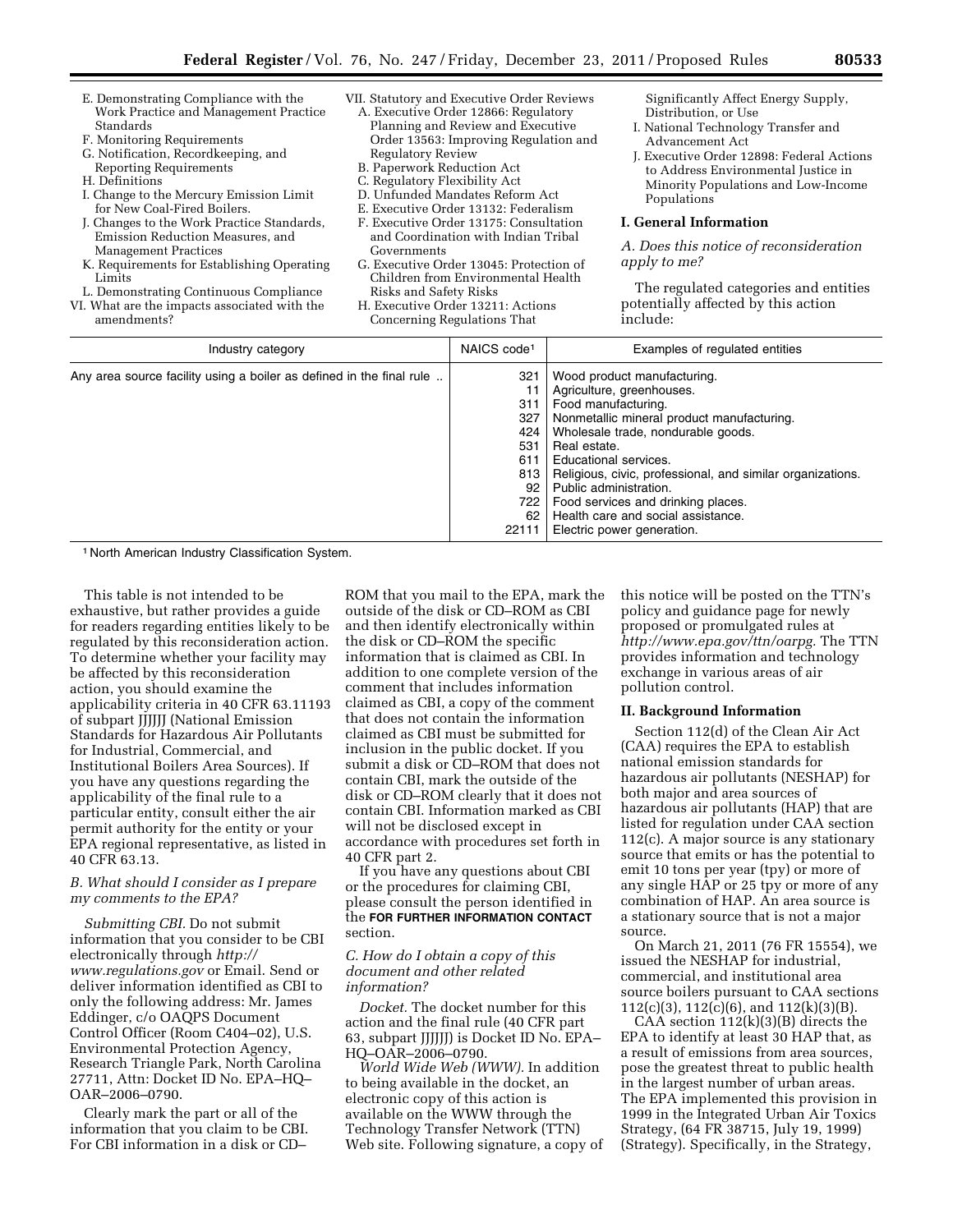the EPA identified 30 HAP that pose the greatest potential health threat in urban areas, and these HAP are referred to as the ''30 urban HAP.'' Section 112(c)(3) of the CAA requires the EPA to list sufficient categories or subcategories of area sources to ensure that area sources representing 90 percent of the emissions of the 30 urban HAP are subject to regulation. Under CAA section 112(d)(5), the EPA may elect to promulgate standards or requirements for area sources ''which provide for the use of generally available control technologies (''GACT'') or management practices by such sources to reduce emissions of hazardous air pollutants.''

While GACT may be a basis for standards for most types of HAP emitted from area sources, CAA section 112(c)(6) requires that the EPA list categories and subcategories of sources assuring that sources accounting for not less than 90 percent of the aggregate emissions of each of seven specified HAP are subject to standards under CAA sections  $112(d)(2)$  or  $(d)(4)$ , which require the application of the more stringent MACT. The seven HAP specified in CAA section 112(c)(6) are as follows: Alkylated lead compounds, polycyclic organic matter (POM) as 7 polynuclear aromatic hydrocarbons (PAH), hexachlorobenzene, mercury, polychlorinated biphenyls (PCBs), 2,3,7,8-tetrachlorodibenzofurans, and 2,3,7,8-tetrachlorodibenzo-p-dioxin.

As noted in the preamble to the final rule, (76 FR 15556, March 21, 2011), we listed area source industrial boilers and commercial/institutional boilers combusting coal under CAA section 112(c)(6) based on the source categories' contribution of mercury and POM, and under CAA section 112(c)(3) for their contribution of arsenic, beryllium, cadmium, lead, chromium, manganese, nickel, ethylene dioxide, and PCBs, as well as mercury and POM. We promulgated final standards for coalfired area source boilers to reflect the application of MACT for mercury and POM, and to reflect GACT for the urban HAP other than mercury and POM.

We listed industrial and commercial/ institutional boilers combusting oil or biomass under CAA section 112(c)(3) for their contribution of mercury, arsenic, beryllium, cadmium, lead, chromium, manganese, nickel, POM, ethylene dioxide, and PCBs. For boilers firing oil or biomass, the final standards reflect GACT for all of the urban HAP.

On March 21, 2011, we also published a notice to initiate the reconsideration of certain aspects of the final rule for area source industrial, commercial, and institutional boilers (76 FR 15266). In that notice, we announced that we

would identify specific elements of this rule for which we believe further public comment is appropriate. We also announced that we would develop proposals to modify certain provisions after more fully evaluating the data and comments received in response to the original proposed area source rule published on June 4, 2010 (75 FR 31896). Finally, we recognized that certain issues of central relevance to these rules arose after the period for public comment or may have been impracticable to comment upon. Therefore, we concluded that reconsideration was appropriate under section  $307(d)(7)(B)$  of the CAA. Although we took final action and promulgated the area source boiler rule, and believe that the final rule reflects reasonable approaches consistent with the requirements of the CAA, some of the issues identified in the comments raised difficult technical issues that we believe may benefit from additional public involvement.

In the March 21, 2011, notice, we identified the following issues affecting area source boilers as being appropriate and consistent with the requirements of the Act, but for which we believe reconsideration and additional opportunity for public review and comment should be obtained:

• Establishment of standards for biomass and oil-fired area source boilers based on generally available control technology.

• Providing an affirmative defense for malfunction events for area source boilers.

The following additional issues concern actions taken in the final rule for which we believe reconsideration under section 307(d) and, potentially, further revisions may be warranted because they involve issues of central relevance that arose after the period for public comment or may have been impracticable to comment upon:

• Setting PM standards under generally available control technology for oil-fired area source boilers.

• Certain findings regarding the applicability of Title V permitting requirements for area source boilers.

Additional information concerning issues and concerns presented by commenters can be found in Docket No. EPA–HQ–OAR–2006–0790 for the final area source boiler rule under reconsideration in today's notice.

#### **III. Actions We Are Taking**

In this notice, we are requesting comment on the four issues listed in section II of this preamble, which were identified in the March 21, 2011 notice, and we are also convening

reconsideration of, and requesting comment on, certain issues raised by Petitioners in their petitions for reconsideration. Section IV of this preamble summarizes these issues and discusses our proposed responses to each issue.

We are also proposing technical corrections to correct inaccuracies and inadvertent oversights promulgated in the final rule. We are also proposing several amendments to clarify some applicability and implementation issues raised by stakeholders subject to the final rule. Section V of this preamble describes these corrections and amendments and provides the rationale for these corrections and amendments. These proposed changes, if finalized, would for example:

• Clarify certain regulatory requirements, such as whether compliance is based on a value calculated as a block average from recorded data.

• Provide greater flexibility to certain facilities for which the current compliance requirements are impractical, such as increasing the time between tune-ups for seasonally operated boilers.

• Correct certain rule drafting or printing errors, such as correcting cross references among rule sections, removing paragraphs that are no longer relevant, or correcting the placement of text in a table.

We are seeking public comment only on the issues specifically identified in this notice. We will not respond to any comments addressing other aspects of the final rule or any other related rulemakings.

### **IV. Discussion of Issues for Reconsideration**

This section of the preamble contains the EPA's basis for our proposed responses to the issues identified in the petitions for reconsideration. We solicit comment on all proposed responses and revisions discussed in the following sections.

## *A. Subcategory for Seasonally Operated Boilers*

We are proposing to create a new subcategory for seasonally operated boilers. For these seasonally operated boilers, we are proposing to amend 40 CFR 63.11223 to specify, after an initial tune up by the compliance date, they would be required to complete a tuneup every five years, instead of on a biennial basis as is required for nonseasonal boilers.

Agriculture industry representatives, specifically those from the sugar industry, noted that many boilers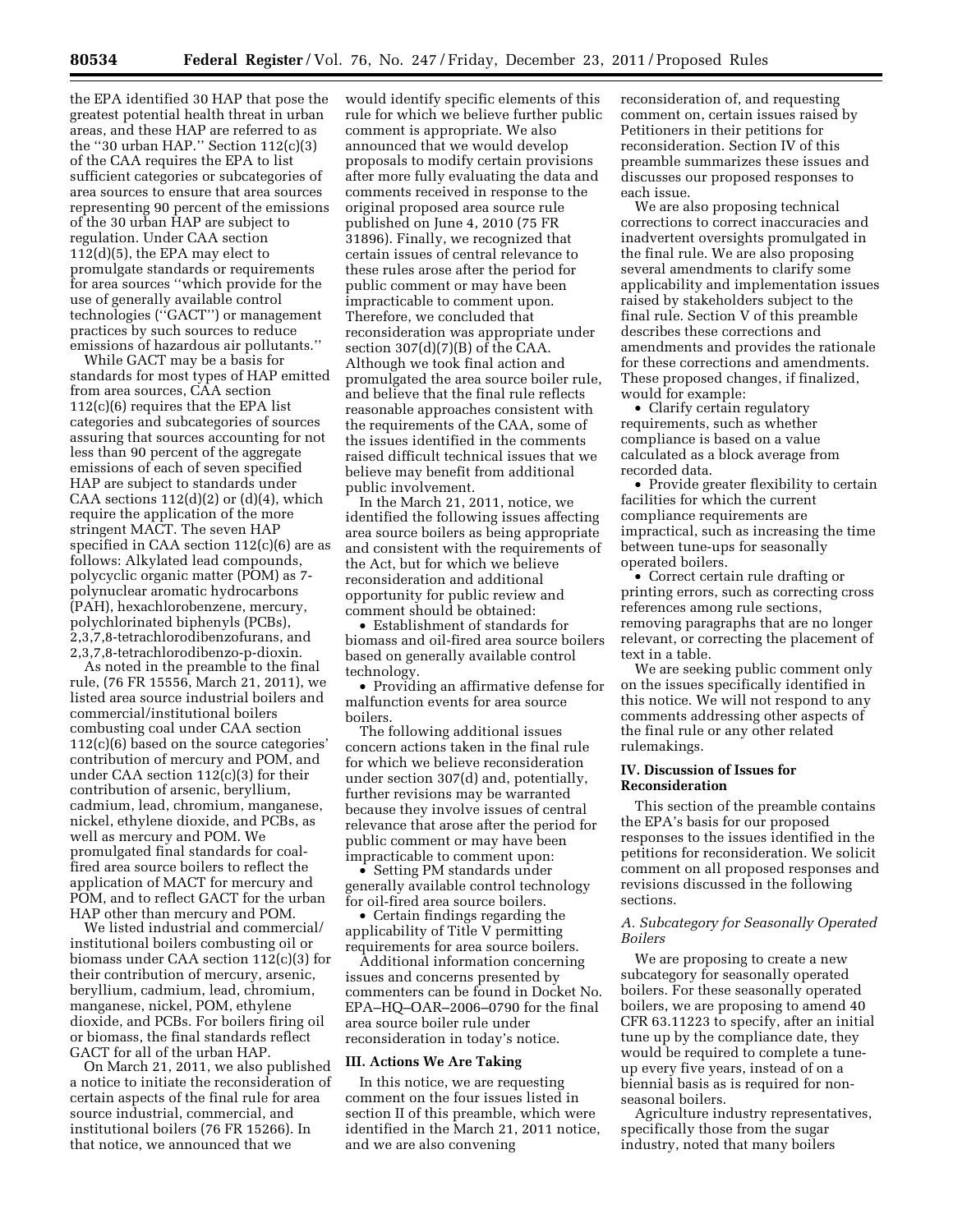operate only seasonally, and these boilers are generally not equipped to measure carbon monoxide and oxygen. As a result, stack testing must be performed to measure carbon monoxide and oxygen as a component of the tuneup, as required by 40 CFR 63.11223(b)(5). The petitioners requested that the EPA reconsider the frequency of tune-ups for seasonal boilers. Specifically, the petitioners requested a reduction in the required frequency of subsequent tune-ups to the lesser of every 24 months of operation or every six to eight years. The petitioners commented that the final rule is more burdensome on industries with short seasonal operations than non-seasonal industries. The seasonal nature means that each boiler must undergo tune-ups every six or eight months of operation. This, the petitioners commented, is far more frequent than envisioned by the final rule.

We agree with the industry representatives on this issue and are proposing to address the issue by creating a subcategory for seasonal boilers and amending 40 CFR 63.11223 to specify that seasonal boilers would be required to complete the initial tune-up by March 21, 2014, and a subsequent tune-up every five years after the initial tune-up.

Seasonally operated boilers would be defined as follows:

*Seasonal boiler* means a boiler that undergoes a shutdown for a period of at least 7 consecutive months (or 210 consecutive days) due to seasonal market conditions. This definition only applies to boilers that would otherwise be included in the biomass subcategory or the oil subcategory.

#### *B. Exemption for Temporary Boilers*

We are proposing to amend 40 CFR 63.11195 (Are any boilers not subject to this subpart?) by adding temporary boilers to the list of boilers not subject to subpart JJJJJJ. In the final major source rule for boilers, the EPA excluded temporary boilers from the source category (see 40 CFR 63.7491(j), and 76 FR 15665 (March 21, 2011)), and is now proposing to do the same in the area source rule. Owners and operators of regulated sources have pointed out that temporary boilers are small (less than 10 MMBtu/hr heat input) and are generally owned and operated by contractors, rather than the facility. As a result, they are not included in the facility's operating permits because state and federal CAA operating permit programs have historically classified such units as insignificant sources. The owners and operators also noted that compliance with the work practice requirements

applicable to these small boilers would be complicated because they are typically located on site for less than a year, but would be subject to biennial management practice requirements.

We agree that the source category identified in subpart JJJJJJ should specifically exclude these temporary boilers because they have been considered insignificant sources, and were not included in the EPA's analysis of the source category. Therefore, we are proposing to amend 40 CFR 63.11195 by adding temporary boilers to the list of boilers not subject to subpart JJJJJJ.

Temporary boilers would be defined in 40 CFR 63.11237 as:

''\* \* \* any gaseous or liquid fuel boiler that is designed to, and is capable of, being carried or moved from one location to another by means of, for example, wheels, skids, carrying handles, dollies, trailers, or platforms. A boiler is not a temporary boiler if any one of the following conditions exists:

(1) The equipment is attached to a foundation.

(2) The boiler or a replacement remains at a location for more than 12 consecutive months. Any temporary boiler that replaces a temporary boiler at a location and performs the same or similar function will be included in calculating the consecutive time period.

(3) The equipment is located at a seasonal facility and operates during the full annual operating period of the seasonal facility, remains at the facility for at least 2 years, and operates at that facility for at least 3 months each year.

(4) The equipment is moved from one location to another within the facility in an attempt to circumvent the residence time requirements of this definition.

#### *C. Initial Compliance Schedule for Existing Boilers*

We are proposing to amend 40 CFR 63.11196 to specify that all existing boilers subject to the tune-up requirement would have two years (by March 21, 2013) in which to demonstrate initial compliance, instead of one year to demonstrate initial compliance.

Industry representatives, specifically those with large numbers of affected boilers or seasonal boilers, note that many boilers are not equipped to measure carbon monoxide and oxygen. As a result, stack testing must be performed to measure carbon monoxide and oxygen as a component of the tuneup, as required by 40 CFR 63.11223(b)(5). The industry members have noted that they cannot schedule and complete the testing needed to comply with the tune-up requirements during the one year initial compliance period, as specified in the final rule. The industry members also noted that the three-year initial compliance date originally provided in the proposed rule

would have allowed for the staggering of the tune-ups over three years, while the final rule requires initial tune-ups be completed in one year. Finally, industry members and other stakeholders did not have an adequate opportunity to comment on the one-year compliance period for the tune-up requirement.

We agree with the industry representatives on this issue and are proposing to address the issue by allowing two years to complete the initial compliance demonstration of the tune-up requirements applicable to existing boilers. Even though existing boilers that are subject to emission limits have three years to demonstrate initial compliance, we believe the proposed change to the tune-up initial compliance period is appropriate because compliance with the tune-up requirement does not involve the installation of control equipment. Providing the amended compliance schedule would eliminate the potential need to approve alternative compliance schedules for facilities with multiple boilers or seasonal boilers that could not comply with the one-year compliance requirement.

We are specifically requesting comment on whether the initial compliance period for the tune-up requirement should be extended to three years.

If the Agency has not taken final action on the initial compliance date for tune-ups prior to the date (March 21, 2012) for initial compliance, we could stay the effectiveness of the rule for 90 days, as allowed under CAA section 307(d)(7)(B), so that the Agency could complete reconsideration.

#### *D. Definition of Natural Gas Curtailment*

We are proposing to amend the definition of ''period of natural gas curtailment or supply interruption'' to clarify that a curtailment does not include normal market fluctuations in the price of gas that are not associated with periods of supplier delivery restrictions. We are also proposing to amend the definition to indicate that periods of supply interruption that are beyond control of the facility can also include on-site natural gas system emergencies and equipment failures, and that legitimate periods of supply interruption are not limited to off-site circumstances. Finally, we are proposing to revise the term and the definition so that it includes the curtailment of any gaseous fuel, and is not limited to just natural gas.

The definition would be amended to read as follows:

*Period of gas curtailment or supply interruption* means a period of time during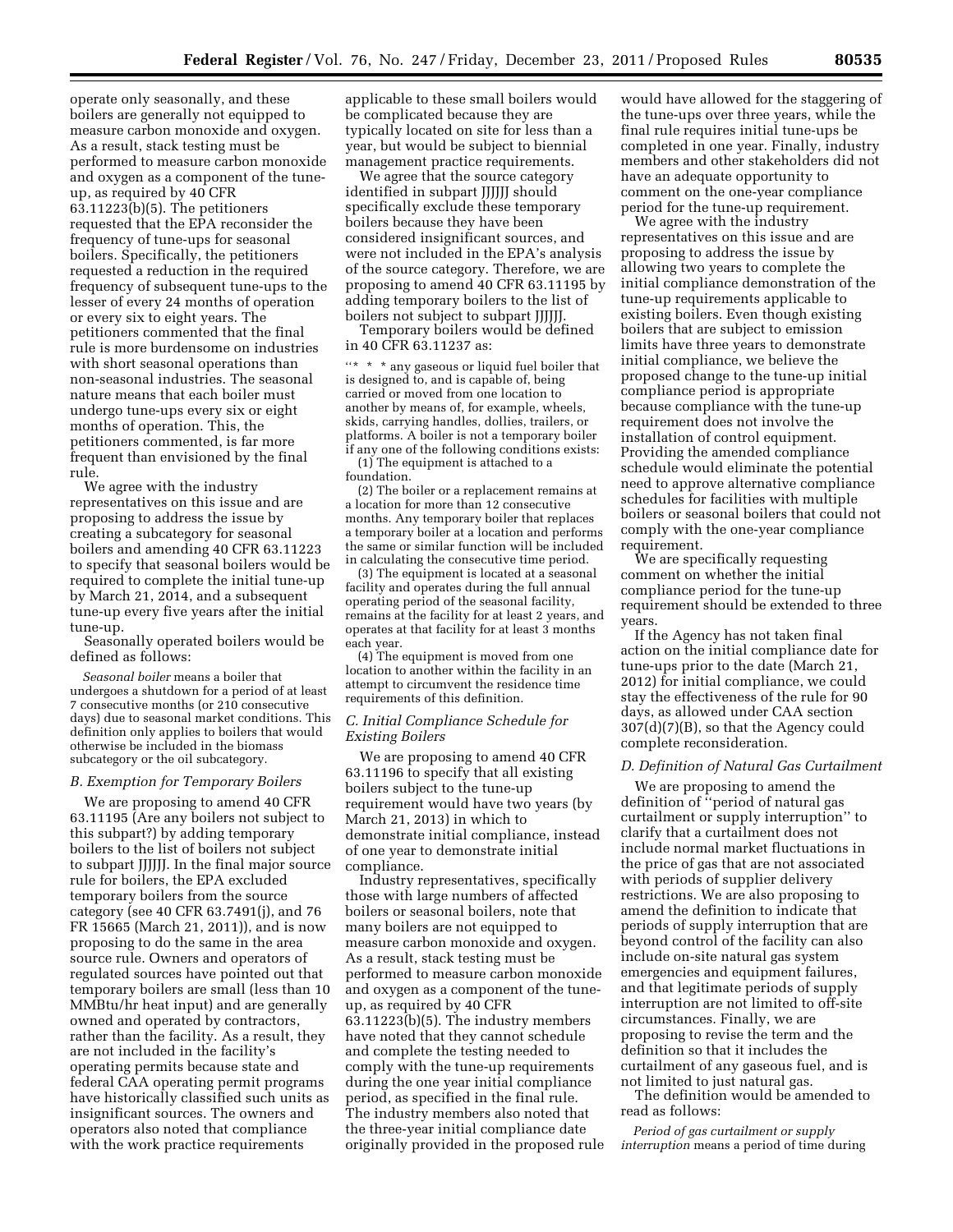which the supply of gaseous fuel to an affected facility is halted for reasons beyond the control of the facility. The act of entering into a contractual agreement with a supplier of natural gas established for curtailment purposes does not constitute a reason that is under the control of a facility for the purposes of this definition. An increase in the cost or unit price of natural gas due to normal market fluctuations not during periods of supplier delivery restriction does not constitute a period of natural gas curtailment or supply interruption. On-site gaseous fuel system emergencies or equipment failures may qualify as periods of supply interruption when the emergency or failure is beyond the control of the facility.

## *E. Monitoring Carbon Monoxide Emissions*

We are proposing to amend the monitoring requirements in 40 CFR 63.11224(a) to allow sources subject to a carbon monoxide emission limit the option to install, operate and maintain a carbon monoxide and oxygen continuous emission monitoring system (CEMS). The CEMS would be installed, operated, and maintained according to Performance Specifications 3 and 4A at 40 CFR part 60, appendix B, and according to the site-specific monitoring plan that each facility is already required to develop according to the final rule published on March 21, 2011. The CEMS would also be required to complete a performance evaluation, also according to Performance Specifications 3 and 4A.

The rule currently requires sources subject to a carbon monoxide emission limit to demonstrate compliance by measuring carbon monoxide emissions while also monitoring the oxygen content of the exhaust, and then demonstrating continuous compliance by monitoring and complying with an oxygen content operating limit that is established during the performance test.

Under the proposed amendments, sources would have the option to demonstrate continuous compliance by either monitoring both carbon monoxide and oxygen to demonstrate compliance with the carbon monoxide emission limit, corrected to 3 percent oxygen, or by complying with an operating limit for oxygen content established during the performance test.

Several facilities have indicated that they already have carbon monoxide CEMS, and should be able to rely on the data from those CEMS to demonstrate compliance, rather than from a performance test and from compliance with the operating limit. They noted that these proposed amendments would also resolve any compliance questions that may arise if their oxygen monitor showed a deviation from the operating

limit, but the CEMS still showed compliance with the carbon monoxide emission limit.

We are proposing to amend the oxygen monitoring requirements to allow for the use of continuous oxygen trim analyzer systems. These systems would be defined as a system of monitors that is used to maintain excess air at the desired level in a combustion device. A typical system consists of a flue gas oxygen and/or carbon monoxide monitor that automatically provide a feedback signal to the combustion air controller. Owners and operators would be required to operate the oxygen trim system with the oxygen level set at the minimum percent oxygen by volume that is established as the operating limit for oxygen during the carbon monoxide performance test. We are also removing the requirement that the oxygen monitor be located at the outlet of the boiler, so that it can be located either within the combustion zone or at the outlet as a flue gas oxygen monitor.

#### *F. Averaging Times*

The EPA has determined the 30 day rolling average for parameter monitoring and compliance with operating limits is appropriate for this rule. The operating limits established through performance testing in this rule represent short term process and control operating conditions representative of compliance. Concerns of variability outside the operators control such as fuel content, seasonal factors, load cycling, and infrequent hours of needed operation prompted us to look at longer averaging periods on which to base operating compliance determination. We are aware from studies of emissions over long averaging periods that long term (e.g., 30 day) average emissions for operating in compliance will have a variability of about half of that represented by the results of short term testing. Given that short term tests are representative of distinct points along a continuum of that inherent operational variability, we believe it appropriate to provide a means for the source operator to account for that variability by applying a long term average for establishing compliance. We expect more problematic control system variability (e.g. ESP transformer failure or scrubber venturi fan failure) to result in deviations from a 30-day average relative to compliance almost as much as for a shorter term average.

#### *G. Affirmative Defense Language*

The EPA finalized affirmative defense provisions for malfunctions and, as part of this reconsideration proposal, we are soliciting comments on the affirmative

defense provisions that were included in the final rule.

#### *H. Tune-up Work Practices*

1. Requirements for Small Units. Petitioners requested that the EPA reconsider the tune-up work practices for a subset of very small units. Specifically, petitioners requested that small oil-fired boilers (petitioners defined ''small'' at various levels between 2 MMBtu/hr and 10 MMBtu/ hr) be exempted from the rule. While the EPA disagrees that small units should be exempt from the rule, the EPA agrees that for the smallest units, a decreased tune-up frequency is appropriate. The large number of small oil-fired units that can be located at an individual facility, particularly an institution, provides logistical issues with completion of tune-ups on a biennial basis. We are proposing to require an initial tune-up by March 21, 2014, the compliance date for this rule, and to change the requirement for subsequent tune-ups only for oil-fired boilers equal to or less than 5 MMBtu/ hr to a tune-up once every 5 years.

2. Conducting Initial Tune-ups at New Sources. Petitioners requested that the EPA clarify the timing of tune-ups with respect to the compliance dates for existing and new sources. All emission standards must be met by the compliance date, even if compliance demonstrations are sometimes allowed after the compliance date. In order to meet the requirements of the rule, tuneups must, therefore, be completed by the compliance date for existing sources. For new units, we are proposing to remove the requirement for the initial tune-up. The EPA anticipates that new units will typically be tuned during the startup process. Thus, new units would be required to complete the applicable biennial (> 5MMBtu/h) or five-year (≤ 5MMBtu/h) tune-up no later than 25 months or 61 months, respectively, after the initial startup of the new or reconstructed affected boiler.

## *I. Using the Upper Prediction Limit (UPL) for Setting Carbon Monoxide Emission Limits*

We are proposing to amend the final carbon monoxide emission limit for coal-fired boilers to reflect a revised analysis that uses the original 99 percent confidence level in determining the UPL. In the final rule, the EPA selected the use of a 99.9 percent confidence interval for calculating the MACT floor for CO emissions. A petitioner requested reconsideration of this selection given the fact that the EPA used a 99 percent confidence interval for all of the other emission limits in the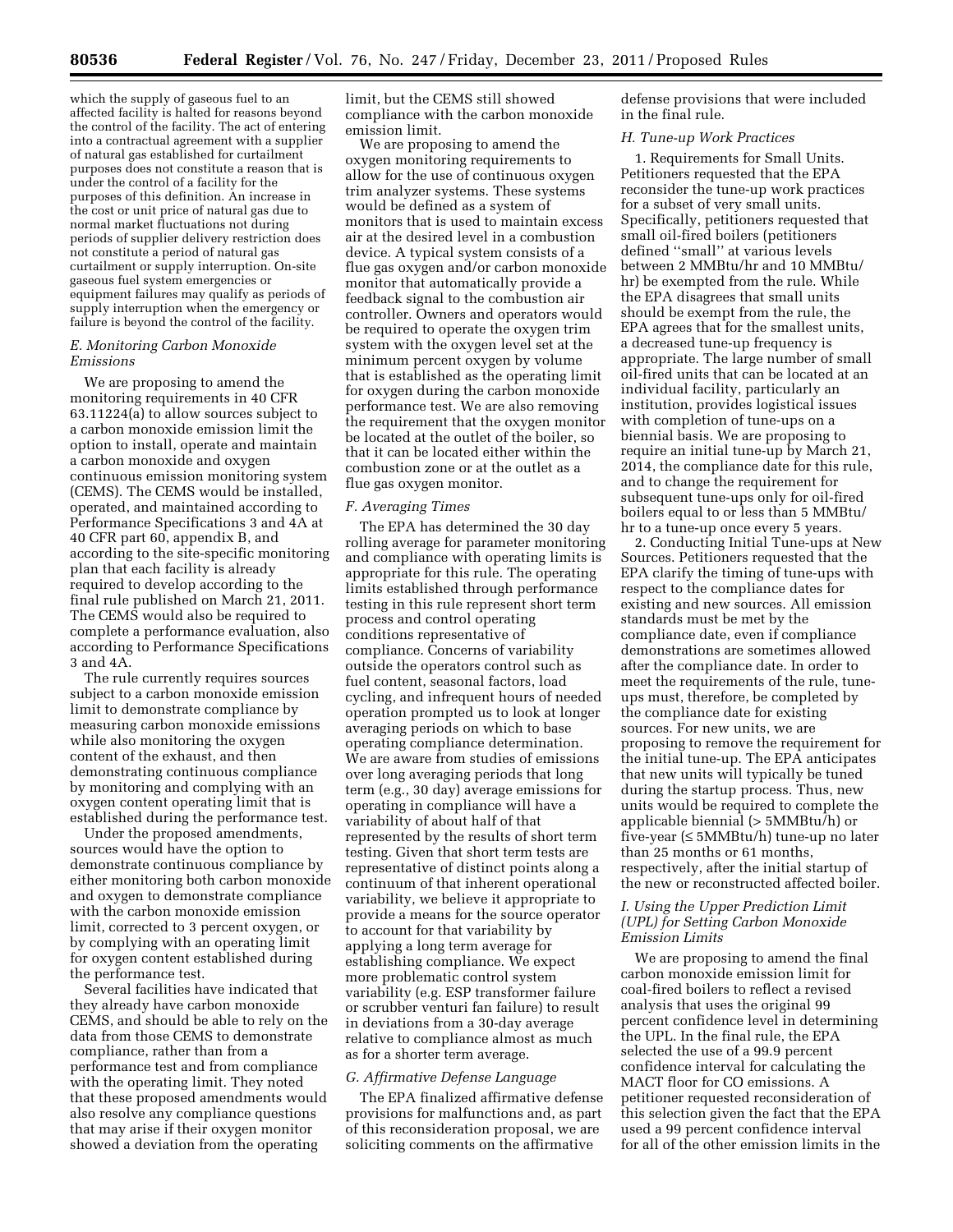final rule. The petitioner pointed out that if the data are highly variable, the 99 percent confidence interval should adequately reflect the variability of emissions as well as for the data sets for other pollutants. In the development of the final rule, the 99.9 percent confidence interval was selected in part because the standards covered periods of startup and shutdown, while the data did not reflect CO emissions during those periods. While the EPA finalized work practice standards for startup and shutdown periods, the selection of the confidence interval was not revisited due to time constraints. The EPA is now proposing to use a 99 percent confidence interval in order to maintain a consistent methodology with the development of the MACT floors for other pollutants, and because optional CO CEMS-based limits are being proposed that would allow sources additional flexibility in meeting the requirements of the rule.

In the revised analysis, we have also removed the data from a boiler for which only two test runs were completed in measuring carbon monoxide emissions. The required number of test runs for accurately measuring emissions and demonstrating compliance is three test runs. Therefore, we determined that the datum from this unit was not representative and we excluded it from the data set upon which we performed the revised analysis.

Based on the results of the revised analysis, we are proposing to amend the carbon monoxide emission limit for new and existing coal-fired boilers from 400 parts per million (ppm) by volume on a dry basis, corrected to 3 percent oxygen, to 420 ppm by volume on a dry basis, corrected to 3 percent oxygen.

## *J. Establishing GACT Emission Limits for Biomass and Oil-Fired Boilers*

We are taking comment on basing the final standards for biomass- and oilfired area source boilers on generally available control technology (GACT) instead of based on maximum achievable control technology (MACT) as were the proposed standards.

We stated in the preamble (75 FR 31904) to the proposed rule, that both industrial boilers and institutional/ commercial boilers were on the list of CAA section 112(c)(6) source categories for mercury and POM. Section 112(c)(6) requires MACT standards for each of the pollutants needed to achieve regulation of 90 percent of the emissions of the relevant pollutant. In contrast, CAA section 112(c)(3) allows the EPA to establish standards under GACT instead of MACT for urban HAP. At proposal,

we believed that we had to regulate POM from coal-fired, biomass-fired, and oil-fired area source boilers and mercury from coal-fired area source boilers in order to meet the requirement in section 112(c)(6). As such, we proposed MACTbased limits for POM for all subcategories and mercury for the coal subcategory. However, based on the information we received after proposal in developing standards for various other source categories, such as major source boilers, gold mines, commercial and industrial solid waste incinerators, and other categories, we determined only coal-fired area source boilers were necessary to meet the 90 percent requirement set forth in section 112(c)(6) for POM and mercury in the final rule.

In the proposed rule published on June 4, 2010 (75 FR 31896) for the biomass and oil subcategories, all new biomass and oil-fired boilers would have been subject to numerical emission limits for both PM (GACT-based) and CO (MACT-based) as surrogates for other HAP. Existing biomass and oilfired boilers equal to or greater than 10 million British thermal units (Btu) per hour heat input capacity would have been subject to a MACT-based numerical emission limits for CO, and would have needed a one-time energy assessment. Existing boilers with heat input capacity less than 10 million Btu per hour would have been required to have a MACT-based work practice standard, as allowed under CAA section 112(h), of a biennial tune-up in lieu of being subject to a numerical CO limit.

The final standards for area source biomass- and oil-fired boilers published on March 21, 2011, required these boilers to meet the following emission limitations:

• New boilers with heat input capacity greater than 10 million Btu per hour that are biomass-fired or oil-fired must meet a GACT-based numerical emission limits for PM.

• New boilers with heat input capacity greater than 10 million Btu per hour that are biomass-fired or oil-fired must comply with work practice standards to minimize the boiler's startup and shutdown periods following the manufacturer's recommendations, or the manufacturer's recommendations for a unit of similar design.

• Existing boilers with heat input capacity greater than 10 million Btu per hour that are biomass-fired or oil-fired must have a one-time energy assessment performed by a qualified energy assessor.

• All new and existing units, regardless of size, that are biomass-fired or oil-fired must have a GACT-based tune-up biennially (every two years).

The EPA's rationale for the changes between proposal and promulgation for the biomass- and oil-fired boilers can be found in the preamble to the promulgated area source standards (76 FR 15565–15567 and 15574–15575, March 21, 2011). As explained in the preamble to the final rule, rather than require a numeric MACT-based limit for CO as a surrogate for the individual organic urban HAP (including POM), new and existing biomass- and oil-fired boilers must meet GACT requirements consisting of management practice requirements. For the purposes of regulating PM from new boilers, we concluded that the GACT standards should consist of numeric emission limits for units with heat input capacities greater than 10 million Btu per hour or greater because these new units will be subject to the new source performance standard (NSPS) emission limits for PM, and the NSPS will require PM emissions testing. For units with capacity less than 10 million Btu per hour, GACT does not include a numerical emission limit because of technical limitations of testing PM emissions from boilers with small diameter stacks.

We are accepting comment on basing the final standards for these two subcategories of area source boilers on GACT, but we are not proposing any amendments to these standards at this time.

#### *K. Energy Assessment*

1. Scope. Petitioners requested that the EPA clarify the scope of the energy assessment. Specifically, petitioners requested that the scope be clearly limited to only those energy use systems, located on-site, associated with the affected boilers and process heaters. The final definition for ''Energy use system'' was intended only to list examples of potential systems that may use the energy generated by affected boilers and process heaters. We did not intend that the energy assessment would include energy use systems using electricity purchased from an off-site source. We also did not intend that the energy assessment include energy use systems located off-site. We have revised the definition of ''Energy assessment'' to better clarify our intent.

2. Compliance Date. Petitioners requested that the EPA clarify the due date of the energy assessment. All emission standards must be met by the compliance date (March 21, 2014), even if compliance demonstrations are sometimes allowed after the compliance date. In order to meet the requirements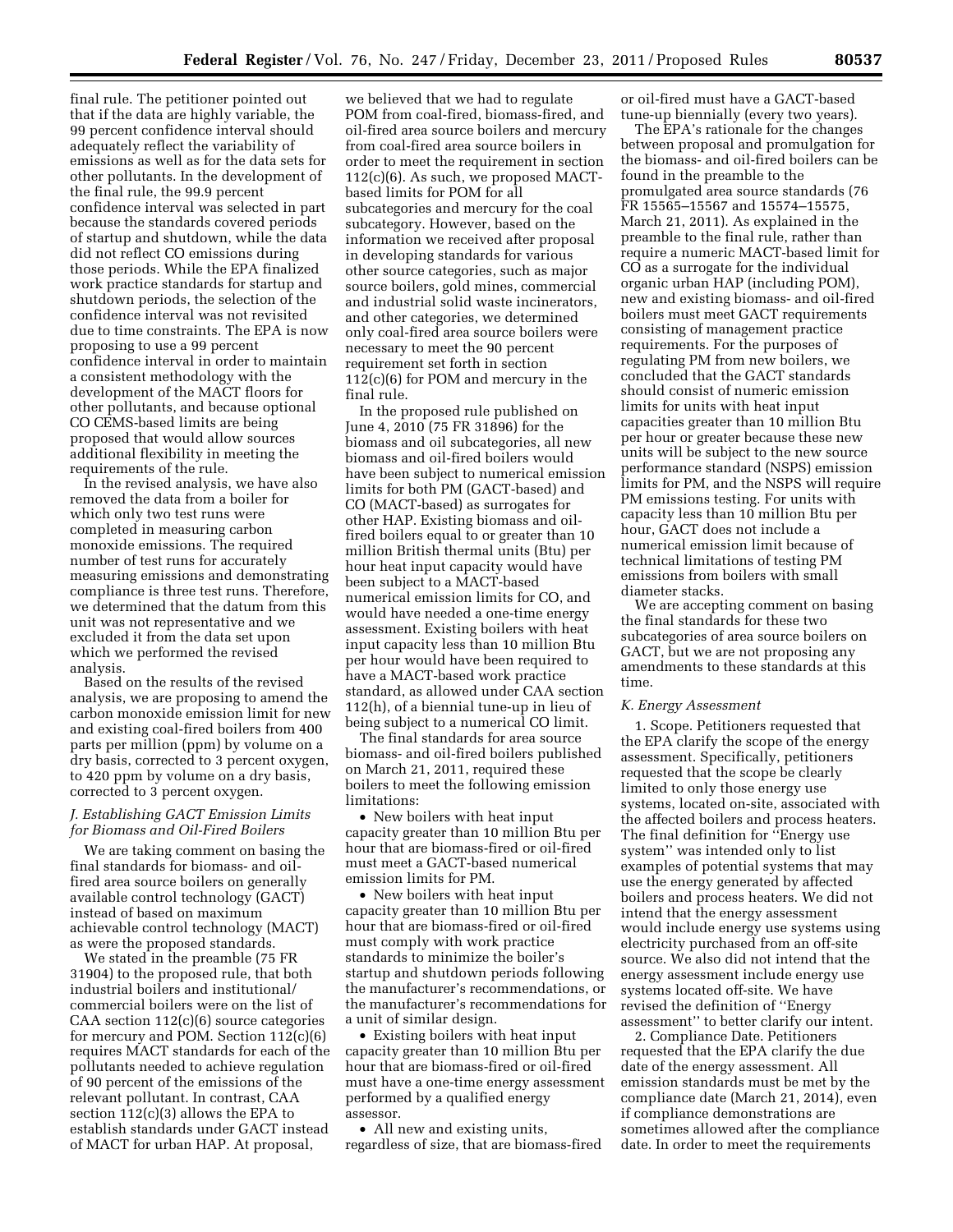of the rule, energy assessments must, therefore, be completed by the compliance date (March 21, 2014) for existing sources.

3. Maximum Duration Requirements. Petitioners requested that the EPA reconsider the stated ''maximum time'' to conduct the energy assessment because the maximum times were not included in the proposal and stakeholders had no opportunity to comment. The concern raised by petitioners is that, as the final definition of ''Energy assessment'' is worded, a deviation and a potential violation could occur if the energy assessment effort exceeds these time limits. Our intent for including the ''maximum time'' in the final rule definition was to minimize the burden on the smaller fuel-use facilities, many of which are likely small entities, by limiting the extent of the energy assessment. Our concern was that if there was no time limit these small facilities would have no means to limit the time/effort of an outside energy assessor that is contracted to perform the energy assessment. We have revised the definition of ''Energy assessment'' to change the maximum time from one-day to 8 technical hours and from three-day to 24 technical hours and to allow sources to perform longer assessments at their discretion.

# *L. Setting PM Standards Under Generally Available Control Technology for Oil-Fired Area Source Boilers*

The EPA's rationale for finalizing PM emissions limits, based on GACT, for new oil-fired area source boilers can be found in the preamble to the promulgated area source standards (76 FR 15574). We are not proposing any changes to the PM limits for new oilfired area source boilers. We are only soliciting comments on the final PM limits for new oil-fired area source boilers.

# *M. Title V Permitting Requirements*

In the proposed rule published on June 4, 2010 (75 FR 31925), we proposed to exempt area sources from the requirement to obtain a title V permit, if they were not an area source as a result of installing a control device on a boiler after November 15, 1990. In other words, this exemption would have only applied to ''natural'' area sources and would not have applied to ''synthetic'' area sources that would

otherwise have been major sources but for the control device. In the final rule, in response to comments and after a full review of the record, we extended the exemption to all area sources, including major sources that became synthetic area sources by installing air pollution controls. We explained that we lacked sufficient information at that time to distinguish from other synthetic and natural area sources those sources which have applied controls to boilers in order to become area sources.1 As a result, the rationale for exempting most area sources subject to this rule as explained in the proposal preamble (see 75 FR 31910 to 31913, June 4, 2010) was also relevant for those sources which we proposed to permit. Thus, no area sources subject to subpart JJJJJJ are required to obtain a title V permit as a result of being subject to subpart JJJJJJ.

After promulgation of the final boiler area source rule, we received a petition to reconsider the decision to not require title V permits for area source boilers in the final rule, and to reconsider the decision to extend the exemption to include synthetic area sources. The petition from Sierra Club is in the docket for today's rule.2 The petition disputes our conclusion that title V permitting is unnecessarily burdensome; discusses the benefits of permitting, including compliance benefits; contests our estimation of the costs of permitting; and challenges our determination to extend the proposed exemption from title V permitting to include synthetic area sources.

We are not proposing any changes to the title V exemption at this time. We invite comment on the rationale we expressed in the March 21, 2011 final rule as well as on the arguments outlined in the petition for reconsideration. Additionally, with respect to the issue of exempting synthetic area sources, we invite comment on our additional analysis of the petitioner's issue, presented below.

At proposal, we estimated that about 137,000 area source facilities are in the category, including schools, hospitals, and churches. *See* 75 FR 31912. We also estimated that at least 48 synthetic area

sources reduced their HAP emissions to below the major source threshold by installing air pollution controls. *See* 75 FR 31911. The total number of facilities that are likely to be synthetic area sources for HAP emissions is likely to be a small proportion (e.g., less than 1 percent) of the total population of area source facilities in the category.

Those facilities that are synthetic minor sources for HAP may already have a title V permit for other reasons. For example they could still be major sources for criteria pollutants, or may be subject to NSPS. The title V exemption in subpart JJJJJJ does not affect the applicability of title V under those other programs and facilities required to obtain a title V permit under those other programs would still be required to have a permit.

The presence of an exemption from title V permitting for synthetic area sources under subpart JJJJJJ would still mean that synthetic area sources would likely be subject to more stringent permitting and monitoring requirements than natural area sources. In order for a facility to be treated as a synthetic area source due to the installation of controls, the facility still has a legal duty to use the control equipment because the control equipment requirement must be Federally enforceable. The use of the control is not optional and must be continued.

Facilities that are synthetic minors because of add-on controls are similar in size and sophistication to those that are natural area sources and the added burden of obtaining and complying with a title V permit would be disproportionate to any added environmental benefit, after accounting for the relatively small size differences between synthetic minor and natural area source facilities. The uncontrolled emissions are generally on the same order of magnitude as the emissions of natural area sources, and the facilities and owners are comparable in size.

### **V. Technical Corrections and Clarifications**

We are proposing several technical corrections. These amendments are being proposed to correct inaccuracies and oversights that were promulgated in the final rule. These proposed changes are summarized in Table 1 of this preamble and described in more detail in the paragraphs that follow.

<sup>&</sup>lt;sup>1</sup> In the preamble to the proposed area source NESHAP, we estimated that at least 48 synthetic area sources reduced their emissions to below the major source threshold by installing air pollution control devices. (75 FR 31911, June 4, 2010.)

<sup>2</sup> [Citation to docket for the Earthjustice *et al.*  petition.]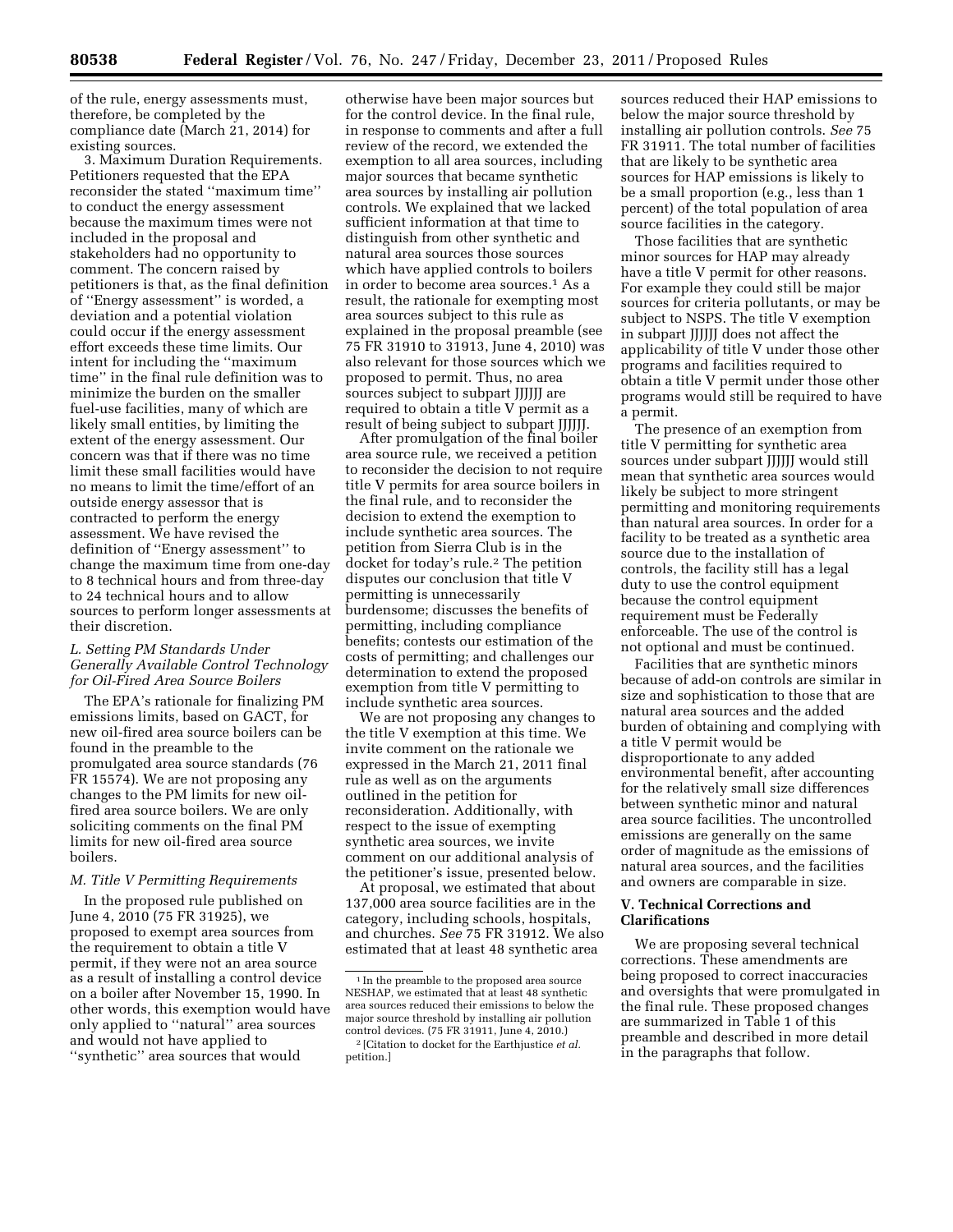## TABLE 1—MISCELLANEOUS TECHNICAL CORRECTIONS TO 40 CFR PART 63, SUBPART JJJJJJ

| Section of subpart JJJJJJ        | Description of proposed correction                                                                                                                                                                                                                                                                                                                                                                                                                                                                                                                                                                                                                                                                                                                                                     |
|----------------------------------|----------------------------------------------------------------------------------------------------------------------------------------------------------------------------------------------------------------------------------------------------------------------------------------------------------------------------------------------------------------------------------------------------------------------------------------------------------------------------------------------------------------------------------------------------------------------------------------------------------------------------------------------------------------------------------------------------------------------------------------------------------------------------------------|
|                                  | Adding residential boilers and electric boilers to the list of boilers not subject to subpart JJJJJJ.                                                                                                                                                                                                                                                                                                                                                                                                                                                                                                                                                                                                                                                                                  |
| 40 CFR 63.11195(c)               | Clarifying the language in this paragraph to provide an exemption stating "unless such units do not com-<br>bust hazardous waste and combust comparable fuels."                                                                                                                                                                                                                                                                                                                                                                                                                                                                                                                                                                                                                        |
|                                  | Revising paragraph (d) and adding a new paragraph (e) to clarify the dates by which new and recon-<br>structed affected boilers need to demonstrate initial compliance.                                                                                                                                                                                                                                                                                                                                                                                                                                                                                                                                                                                                                |
| 40 CFR 63.11210(g)               | Adding a new paragraph (g) to clarify the dates by which affected boilers that switch subcategories need<br>to demonstrate compliance.                                                                                                                                                                                                                                                                                                                                                                                                                                                                                                                                                                                                                                                 |
| 40 CFR 63.11211(b)(2)            | Removing the second sentence of that paragraph.                                                                                                                                                                                                                                                                                                                                                                                                                                                                                                                                                                                                                                                                                                                                        |
| 40 CFR 63.11220                  | Removing paragraphs (b) through (d) because they are not relevant, and renumber paragraph (e) as (b).                                                                                                                                                                                                                                                                                                                                                                                                                                                                                                                                                                                                                                                                                  |
|                                  | Clarifying the monitoring data collection requirements and the meaning of a "deviation" with respect to<br>collecting monitoring data.                                                                                                                                                                                                                                                                                                                                                                                                                                                                                                                                                                                                                                                 |
| 40 CFR 63.11223(b)               | Clarifying the requirements for units that burn more than one type of fuel.                                                                                                                                                                                                                                                                                                                                                                                                                                                                                                                                                                                                                                                                                                            |
| 40 CFR 63.11223(c)               | Adding a new paragraph to allow for a triennial tune-up for seasonal boilers.                                                                                                                                                                                                                                                                                                                                                                                                                                                                                                                                                                                                                                                                                                          |
| 40 CFR 63.11223(d)               | Including oil-fired and biomass-fired boilers in the requirement to minimize the time spent in startup and<br>shutdown periods.                                                                                                                                                                                                                                                                                                                                                                                                                                                                                                                                                                                                                                                        |
| 40 CFR 63.11224(c)(1) and (c)(2) | Correcting a cross reference error.                                                                                                                                                                                                                                                                                                                                                                                                                                                                                                                                                                                                                                                                                                                                                    |
|                                  | Clarifying the requirements for the annual and biennial compliance reports.                                                                                                                                                                                                                                                                                                                                                                                                                                                                                                                                                                                                                                                                                                            |
| 40 CFR 63.11224(c)               | Clarifying the record keeping requirements.                                                                                                                                                                                                                                                                                                                                                                                                                                                                                                                                                                                                                                                                                                                                            |
| 40 CFR 63.11225(b)               | Clarifying the requirements for compliance reports.                                                                                                                                                                                                                                                                                                                                                                                                                                                                                                                                                                                                                                                                                                                                    |
| 40 CFR 63.11225(d)               | Revising to allow for computer access of records.                                                                                                                                                                                                                                                                                                                                                                                                                                                                                                                                                                                                                                                                                                                                      |
| 40 CFR 63.11225(q)               | Revising to include physical changes to the boiler that may also result in the applicability of a different                                                                                                                                                                                                                                                                                                                                                                                                                                                                                                                                                                                                                                                                            |
|                                  | subcategory.                                                                                                                                                                                                                                                                                                                                                                                                                                                                                                                                                                                                                                                                                                                                                                           |
| 40 CFR 63.11237                  | Revising the definitions for "Annual heat input basis," "Biomass subcategory," "Boiler," "Energy assess-<br>ment," "Gas-fired boiler," "Hot water heater," "Institutional boiler," "Liquid fuel," "Oil subcategory,"<br>"Period of natural gas curtailment or supply interruption," "Qualified Energy Assessor" and "Waste heat<br>boiler." Adding definitions for "30-day rolling average," "Calendar year," "Daily block average," "Electric<br>boiler," "Electric utility steam generating unit (EGU)," "Minimum total secondary electric power," "Oxy-<br>gen analyzer system," "Oxygen trim system," "Process heater," "Residential boiler," "Seasonal boiler,"<br>"Shutdown," "Startup," and "Temporary boiler." Deleting the definition for "Minimum voltage or amper-<br>age." |
| Table 1 to subpart JJJJJJ        | Amending the mercury emission limit for coal fired boilers. Clarifying that the particulate matter emission<br>limits do not include condensable particulate matter.                                                                                                                                                                                                                                                                                                                                                                                                                                                                                                                                                                                                                   |
| Table 2 to subpart JJJJJJ        | Allowing seasonal boilers to conduct a tune-up every five years.                                                                                                                                                                                                                                                                                                                                                                                                                                                                                                                                                                                                                                                                                                                       |
| Table 6 to subpart JJJJJJ        | • Correcting a printing error in Item 1.a related to wet scrubbers.                                                                                                                                                                                                                                                                                                                                                                                                                                                                                                                                                                                                                                                                                                                    |
|                                  | • Clarifying the applicability of the operating limits for ESPs.                                                                                                                                                                                                                                                                                                                                                                                                                                                                                                                                                                                                                                                                                                                       |
|                                  | • Adding operating load limit requirements for units subject to emission limits and performance stack<br>tests.                                                                                                                                                                                                                                                                                                                                                                                                                                                                                                                                                                                                                                                                        |
| Table 7 to subpart JJJJJJ        | • Revising the 12-hour averages to 30-day rolling averages.                                                                                                                                                                                                                                                                                                                                                                                                                                                                                                                                                                                                                                                                                                                            |
|                                  | • Adding operating load limit requirements for units subject to emission limits and performance stack<br>tests.                                                                                                                                                                                                                                                                                                                                                                                                                                                                                                                                                                                                                                                                        |

#### *A. Electric and Residential Boilers*

We are proposing to amend 40 CFR 63.11195 (Are any boilers not subject to this subpart?) by adding electric boilers and residential boilers to the list of boilers not subject to subpart JJJJJJ. Electric boilers would be added because they do not have any combustion emissions, except when gaseous or liquid fuels are combusted as an emergency back-up during electric power outages. An electric boiler would be defined in 40 CFR 63.11237 as:

''\* \* \* a boiler in which electric heating serves as the source of heat. Electric boilers that burn gaseous or liquid fuel during periods of electrical power curtailment or failure are included in this definition.''

Residential boilers are the boilers used in single and multi-family residences (e.g., duplexes, townhouses) where each dwelling typically has its own heating and hot water system, rather than a shared central system as in an apartment building or dormitory.

Owners and operators of regulated sources have pointed out that residential boilers are small and are not included in the facility's operating permits because such units have historically been classified as insignificant sources under state and federal Clean Air Act operating permit programs. We agree that these residential boilers should be specifically excluded from the source category identified in subpart JJJJJJ because they are not part of either the industrial boiler source category or the commercial/institutional source category. The EPA did not intend to include these in the final rule for industrial, commercial, and institutional boilers.

A residential boiler would be defined in 40 CFR 63.11237 as:

''\* \* \* a boiler used to provide heat and/or hot water used by the owner or occupant of a dwelling designed for and used for not more than four family units. This definition includes boilers used primarily to provide

heat and/or hot water for a dwelling containing four or fewer families located at an institutional facility (e.g., university campus, military base, church grounds) or commercial/industrial facility (e.g., farm).''

#### *B. Establishing Operating Limits for Wet Scrubbers*

We are proposing to amend the operating limit provisions to clarify the operating limits for electrostatic precipitators. We are amending 40 CFR 63.11211(b)(2) to remove the second sentence stating that the operating limits for electrostatic precipitators (ESP) do not apply to dry ESP systems operated without a wet scrubber.

## *C. Timing of Subsequent Performance Tests*

We are proposing to amend 40 CFR 63.11220 to correct a technical error. Paragraphs (b) through (d) of that section should have been removed from the final rule, and paragraph (a) should have been revised to remove the references to paragraphs (b) through (d),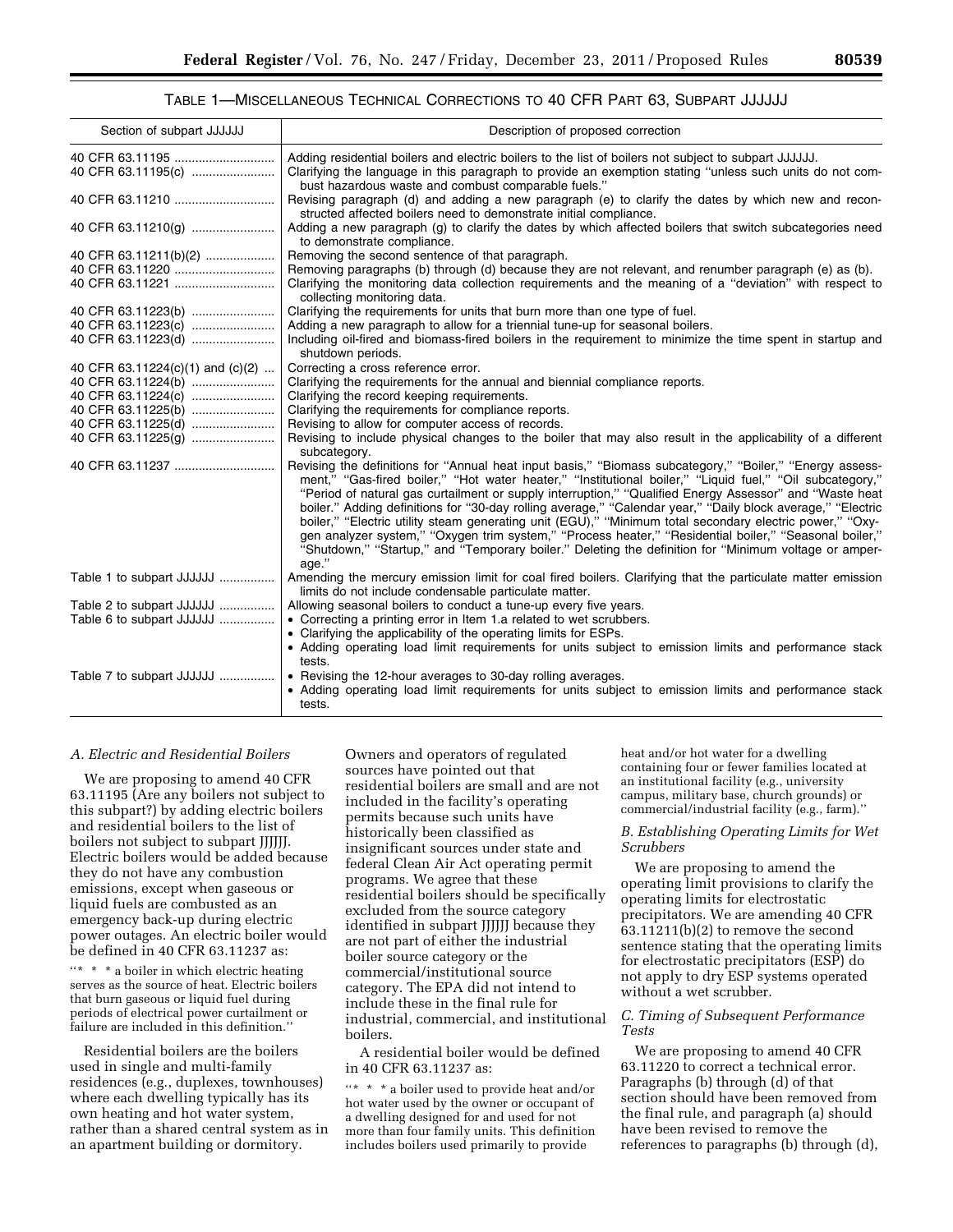when the testing frequency in paragraph (a) was changed between proposal and promulgation from annual testing to triennial testing for all sources. Paragraph (e) will be re-numbered to become paragraph (b).

#### *D. Demonstrating Initial Compliance*

We are proposing to amend 40 CFR 63.11210 to clarify the dates by which new and reconstructed boilers need to demonstrate initial compliance. We are proposing to amend 40 CFR 63.11210(d) to clarify that only boilers that are subject to emission limits for PM, mercury, or carbon monoxide in Table 1 to subpart JJJJJJ have a 180-day period after the applicable compliance date to demonstrate initial compliance. We are adding a new paragraph (e) to clarify that units that are only subject to work practice standards, emission reduction measures, and management practices in Table 2 to subpart JJJJJJ, and not subject to emission limits in Table 1, must demonstrate initial compliance no later than the applicable compliance date. The existing paragraph (e) would be redesignated paragraph (f).

We are adding a new paragraph (g) to clarify that units that switch fuels that result in the applicability of a different subcategory must demonstrate initial compliance with the applicable standards of the new subcategory no later than 180 days after the date upon which the fuel switch is commenced as identified in the notification submitted according to § 63.11225(g).

## *E. Demonstrating Compliance with the Work Practice and Management Practice Standards*

We are proposing to amend 40 CFR 63.11223(b) to specify that you must conduct boiler tune-ups while burning the type of fuel that provided the majority of the heat input to the boiler over the 12 months prior to the tune-up. We are also proposing to amend 40 CFR  $63.11223(b)(6)(iii)$  to specify that the type and amount of fuel needs to be included in the biennial report only if the unit was physically and legally capable of using more than one type of fuel during that period. We are also proposing to specify that for units sharing a fuel meter, you may estimate the fuel use by each unit. These changes are being proposed to accommodate units that burn more than one type of fuel.

We are also proposing to amend 40 CFR 63.11223 to include a new paragraph (c) to specify that, after an initial tune-up by the compliance date, seasonal boilers must complete a tuneup every 5 years, rather than a biennial tune-up.

We are renumbering paragraph (c) of 40 CFR 63.11223 to become paragraph (d) and amending that paragraph to include oil-fired and biomass-fired boilers in the requirement to minimize the time spent in startup and shutdown periods so that this requirement matches the requirement specified in Table 2 to subpart JJJJJJ.

#### *F. Monitoring Requirements*

We are proposing to amend 40 CFR 63.11224(c)(1) and (c)(2) to correct a cross reference error. The references to  $(b)(1)(i)$  should be to  $(c)(1)(i)$  in those two paragraphs.

## *G. Notification, Recordkeeping, and Reporting Requirements*

We are proposing to amend 40 CFR  $63.11225(b)$  to clarify the requirements for submitting a biennial report for units that are only subject to a biennial tuneup. We are also proposing to amend 40 CFR  $63.11225(b)(2)$  to specify the information that must be included in the annual or biennial compliance report.

We are proposing to amend 40 CFR 63.11225(c)(2) to add additional record requirements. These would include a copy of the energy assessment and the days of operation for each boiler that meets the definition of a seasonal boiler. We are also proposing to amend 40 CFR 63.11225(c)(2) to specify that records of fuel use and type are required only for boilers that are subject to numerical emission limits in Table 1 to subpart JJJJJJ, instead of for all boilers.

We are also proposing to revise 40 CFR 63.11225(d) to remove the reference to 40 CFR 63.10(b)(1) and the requirement that the most recent 2 years of records be maintained ''on site.'' We are proposing to add language that would allow for computer access or other means of immediate access of records stored in a centralized location.

We are proposing to revise 40 CFR 63.11225(g) to add any physical change that may result in the applicability of a different subcategory to the notification requirement. We are proposing this revision to address the situation when a physical modification is made to limit/ reduce the heat input capacity such that there is a change in applicability.

We are also proposing to amend 40 CFR 63.11214(c) to remove the requirement for submitting, upon request, the energy assessment. Petitioners commented that this approach, submit upon request, is contrary to the approach taken in the final Boiler MACT [40 CFR 63.7530(e)]. We agree that we had previously stated our intent to recognize in the final Boiler Area Source rule the sensitivity

of confidential business information (CBI) contained in energy assessments. Considering this, the petitioners requested that the EPA reconsider the text of 63.11214(c) and clarify that energy assessment reports are not required to be submitted. We note that, even with this change, the Agency has the authority to obtain the energy assessment as authorized by CAA section 114, including the provisions for protecting CBI.

#### *H. Definitions*

We are proposing the following changes to the definitions in 40 CFR 63.11237:

*Biomass subcategory:* Proposing to revise the definition for ''Biomass subcategory'' to clarify that boilers burning any biomass are included in the definition unless they are included in the ''Coal subcategory'' definition. This change is being proposed to account for boilers burning less than 15 percent, on an annual heat input basis, in combination with gaseous fuels which would otherwise meet neither the definition of a biomass-fired boiler nor the definition of a gas-fired boiler.

*Boiler:* Proposing to revise the definition for ''Boiler'' to clarify that boilers may heat steam, hot water, or both, and to clarify that process heaters (for which a definition would be added) are excluded from the definition of boilers.

*Electric utility steam generating unit (EGU):* Proposing to amend the rule to define ''Electric utility steam generating unit (EGU)'' so that fossil fuel-fired EGUs are not inadvertently included in the boiler source category.

*Energy assessment:* Proposing to amend the definition of ''Energy assessment'' to correct a reference to Table 2 of subpart JJJJJJ, to remove the inclusion of process heaters, and to clarify that the energy assessment only needs to include an assessment of onsite energy usage. This latter change is made to account for the fact that some boilers provide steam and/or hot-water to off-site customers over whom they have no control.

We are also revising the definition of the energy assessment to change the time limit for the assessment from one or three days to eight or 24 technical labor hours, and to allow facilities to spend additional time on the assessment at their discretion. Facilities have indicated that it may be difficult to complete the energy assessments in the amount of time allowed in the final rule, and they should have the option to spend more time to complete the assessment. By switching from days to technical labor hours, we are also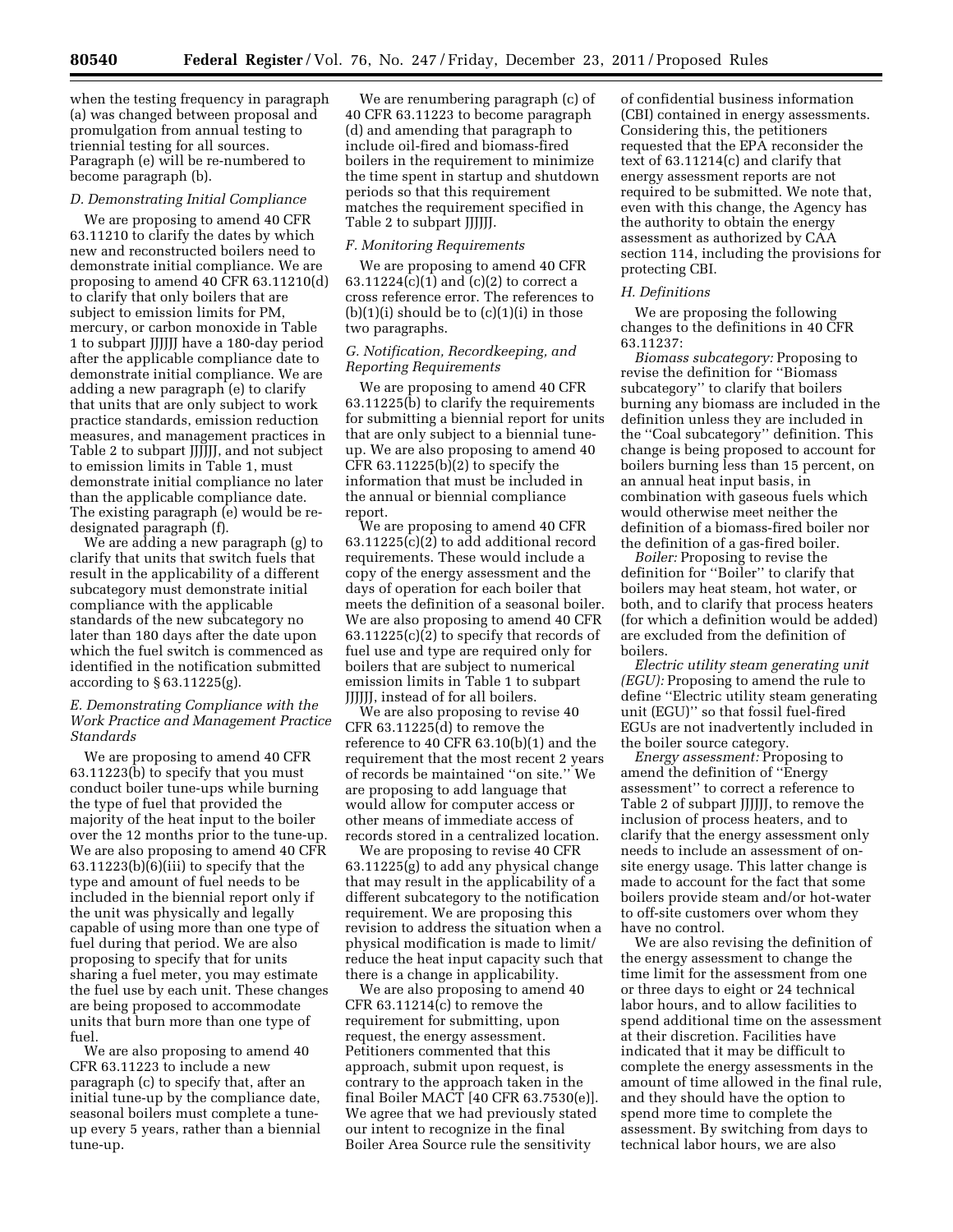recognizing that the assessment may require intermittent activity spread over several days, instead of uninterrupted activity for a one-day or three-day period.

*Gas-fired boiler:* Proposing to amend the definition of ''Gas-fired boiler'' to include startups as one of the conditions during which liquid fuel can be burned in units meeting this definition. We are also proposing to change from ''gas supply emergencies'' to ''gas supply interruptions'' because the term ''interruption'' more accurately and objectively describes the situations under which liquid fuels may be burned than ''emergency.''

*Hot water heater:* Proposing to amend the definition of ''Hot water heater'' to clarify that hot water boilers are included in the definition. Hot water boilers having a heat input capacity of less than 1.6 million Btu per hour meet the criteria listed for hot water heaters. We are also proposing to amend the definition to clarify/simplify applicability determinations.

*Institutional boiler:* Proposing to revise this definition to better encompass and describe the range of facilities that would be considered ''institutions'' by adding nursing homes, elementary and secondary schools, libraries, religious establishments, and governmental buildings to the examples in the definition. We are also adding language to clarify that ''institutions'' are not limited to just these examples.

*Minimum voltage or amperage:*  Proposing to replace the term ''Minimum voltage or amperage'' with the term ''Minimum total secondary electric power,'' to better reflect the concept being described and the operating limit to which it applies. We are also proposing revising the definition of that term to clarify the meaning.

*Oil subcategory:* Proposing to change the terms in the definition from ''gas supply emergencies'' to ''gas supply interruptions,'' and adding ''startups'' as conditions under which liquid fuels can be burned in gas-fired units that are specifically excluded from meeting the definition of oil subcategory. We are also proposing to amend this definition to clarify that the 48-hour limit per calendar year applies only to periodic testing.

*Period of natural gas curtailment or supply interruption:* The rationale and description of the proposed amendments to this definition are described in Section IV.D of this preamble.

*Process heater:* Proposing to amend the rule to define ''Process heater'' so that process heaters are not

inadvertently included in the boiler source category. This definition would also clarify that units that heat a water mixture as a heat transfer fluid, without generating steam, are not considered boilers. Although they are not specifically mentioned in the definition, the proposed definition would also be broad enough to include process heaters that utilize waste heat, as well as process heaters that rely directly on fuel combustion. A process heater would be defined as follows:

*Process heater* means an enclosed device using controlled flame, and the unit's primary purpose is to transfer heat indirectly to a process material (liquid, gas, or solid; raw, intermediate or finished) or to a heat transfer material (e.g., glycol or a mixture of glycol and water) for use in a process unit, instead of generating steam. Process heaters are devices in which the combustion gases do not come into direct contact with process materials. Process heaters include units that heat water/water mixtures for pool heating, sidewalk heating, cooling tower water heating, power washing, oil heating, or autoclaves.

*Qualified energy assessor:* Proposing to amend the definition to correct a paragraph numbering error in the definition.

*Residential boiler and temporary boiler:* Proposing to add definitions for ''Residential boiler'' and ''Temporary boiler'' because we are proposing to add these two types of boilers to the list of boilers that are exempt from subpart JJJJJJ. The rationale for adding temporary boilers and the definition are described in Section IV.B of this preamble, and the rationale for adding residential boilers and the definition are described in Section V.A of this preamble.

*Seasonal boiler:* Proposing to add a definition for ''Seasonal boiler'' because we are proposing to add a subcategory for those types of boilers. The rationale for adding this subcategory and the proposed definition is described in Section IV.A of this preamble.

*Startup* and *Shutdown:* While we are maintaining a work practice/ management practice approach for startup and shutdown, we are proposing definitions of startup and shutdown. We are proposing to define ''startup'' as the period between the state of no combustion in the boiler to the period where the boiler first achieves 25 percent load (i.e., a cold start). We are proposing to define ''shutdown'' as the period that begins when a boiler last operates at 25 percent load and ending with a state of no fuel combustion in the boiler.

## *I. Change to the Mercury Emission Limit for New Coal-Fired Boilers*

We are proposing to amend the mercury emission limit for new and existing coal-fired boilers in Table 1 to subpart JJJJJJ. At promulgation, the mercury limit for new and existing coalfired boilers was 0.0000048  $(4.8 \times 10^{-6})$ pounds (lb) mercury per MMBtu. This limit was based on the best performer of seven units for which data were available. All of the mercury data emissions from this boiler were below the method detection limit. After promulgation, however, the EPA determined that the boiler on which the EPA based this limit is a utility boiler and thus is not part of the source category and should not have been considered in setting the mercury emission limit for existing and new sources.

Examining the emissions data for the remaining six units, the top performing unit is now a unit from Massachusetts that achieved an emission level of  $2.0 \times$  $10<sup>-6</sup>$  lb mercury per MMBtu. These emissions are above the method detection limit. Because this unit is from Massachusetts, the fuel variability factor (FVF) for eastern bituminous coal of 10.9 is still applicable. Using these data and the FVF of 10.9, the proposed mercury emission limit for new and existing coal-fired boilers is 0.000022 lb mercury per MMBtu.

### *J. Changes to the Work Practice Standards, Emission Reduction Measures, and Management Practices*

We are proposing to amend Table 2 to subpart JJJJJJ to add a provision that allows seasonal boilers, after an initial tune up by the compliance date, to conduct a tune-up every 5 years instead of a biennial tune-up. As explained in section IV.A of this preamble, we are proposing to create a new subcategory for seasonally operated boilers. Because these boilers are operated seasonally, it can be difficult to schedule and complete the testing needed to complete the tune-up requirements every other year (biennially) for periods when the boilers are operating, especially at facilities that have multiple boilers. Therefore, we are proposing to allow seasonally operated boilers to conduct tune-ups every five years after the initial tune up by the compliance date, and include this requirement in Table 2 to subpart JJJJJJ.

## *K. Requirements for Establishing Operating Limits*

We are proposing several changes to Table 6 to subpart JJJJJJ:

We are proposing to revise the requirements for establishing the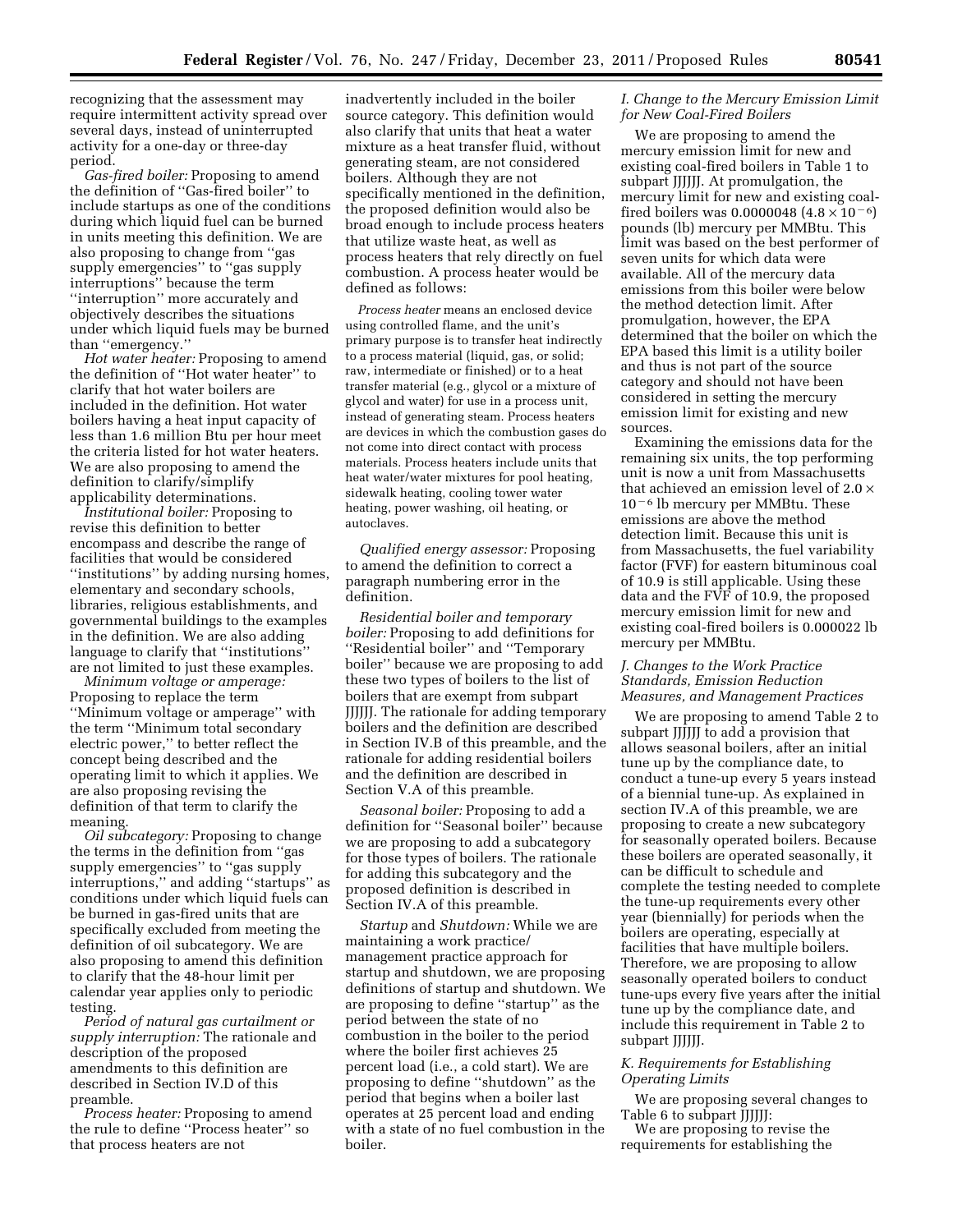operating limits for wet scrubbers in Item 1.a of Table 6 to correct a printing error related to how the recorded data are reduced to determine the operating limits. Operators are currently instructed to collect pressure drop and liquid flow-rate data every 15 minutes during the entire period of the performance stack tests. The instruction to determine the average pressure drop and liquid flow-rate for each individual test run in the three-run performance stack test was placed in the incorrect column of Table 6. It will be moved from the second column (''And your operating limits are based on \* \* \*'') to the fifth column (''According to the following requirements'').

We are proposing to revise the requirements for establishing the operating limits for ESPs in Item 1.b of Table 6 to clarify that they apply to all ESPs, and do not apply to only those that are operated on units with wet scrubbers.

We are proposing to revise Table 6 to include as Item 4 provisions for establishing a unit-specific limit for maximum operating load. These provisions would apply to any unit subject to a pollutant emissions limit for which compliance is demonstrated by a performance (stack) test. Operating load data would include fuel feed rate data or steam generation rate data and would be collected at 15 minute intervals during each run of the performance test. The average rate would be determined for each run of the performance test and the average of the three test runs would be determined. The maximum operating limit would be 110 percent of the average of the three test runs.

## *L. Demonstrating Continuous Compliance*

We are proposing several amendments to Table 7 to subpart JJJJJJ:

We are proposing to amend the continuous compliance requirements for the following operating limits to clarify that compliance is based on a 30-day rolling average:

• Wet scrubber pressure drop and liquid flow rate in Item 3.c.

• Dry scrubber sorbent or carbon injection rate in Item 4.c.

• ESP secondary amperage and voltage, or total power input in Item 5.c.

• Oxygen content in the combustion exhaust in Item 7.b.

We are proposing to amend the provisions for oxygen monitoring to reflect the amendments to add oxygen trim analyzer systems that were discussed in more detail in section IV.E of this preamble.

We are also proposing to add new requirements as Item 8 for establishing

a unit-specific operating limit for unit operating load based on fuel feed rate or steam generation rate. This change coincides with the proposed amendment to Table 6 to subpart JJJJJJ to establish a unit-specific operating limit for maximum operating load for any pollutant for which compliance is demonstrated by a performance (stack) test.

## **VI. What are the impacts associated with the amendments?**

The proposed amendments contained in this action are corrections that are intended to clarify, but not change, the coverage of the final rule. The clarifications and corrections should make it easier for owners and operators and for local and State authorities to understand and implement the requirements. The amendments will not increase the costs for the final rule but will result in a decrease in the burden on small facilities as a result of the reduction in the frequency of conducting tune-ups for seasonal boilers and small (equal to or less than 5 MMBtu/hr) oil-fired boilers.

As discussed in section V, the mercury emission limits for new and existing large (10 MMBtu/hr or greater) coal-fired area source boilers was revised because of an error discovered in the analysis conducted for the final rule. This technical correction resulted in an increase in the emission limits for mercury. Concurrently, we revised our impacts analysis to be consistent with changes made to the major source boiler rule. The baseline emissions for area sources are calculated using the emission factors developed for the major source rule because of insufficient data for area sources. Since promulgation, the EPA has received and incorporated a significant amount of additional data and has corrected previous calculation errors that impacted the emission factors used to calculate baseline emissions resulting in a higher baseline emission for mercury from coal-fired area source boilers. Consequently, the result of the increase in both baseline mercury emissions and mercury emission limits in this proposed rule is that the overall reduction in mercury emissions does not change significantly from the estimated reduction for the promulgated rule.

In summary, as compared to the control costs estimated in the March 2011 final rule, the proposed amendments will result in a decrease in the capital and annual cost due to the increase in emission limits and the decrease in burden on small facilities.

## **VII. Statutory and Executive Order Reviews**

*A. Executive Order 12866: Regulatory Planning and Review and Executive Order 13563: Improving Regulation and Regulatory Review* 

Under Executive Order 12866 (58 FR 51735, October 4, 1993), this action is a ''significant regulatory action'' because it may raise novel legal or policy issues. Accordingly, the EPA submitted this action to the Office of Management and Budget (OMB) for review under Executive Order 12866 and Executive Order 13563 (76 FR 3821, January 21, 2011), and any changes made in response to OMB recommendations have been documented in the docket for this action.

#### *B. Paperwork Reduction Act*

This proposed rule does not impose any new information collection burden. However, OMB has previously approved the information collection requirements contained in the existing regulation (40 CFR part 63, subpart JJJJJJ) under the provisions of the Paperwork Reduction Act, 44 U.S.C. 3501, *et seq.,* and has assigned OMB control number 2060– 0688, EPA information collection request (ICR) number 2253.02, to the ICR.

This action results in no changes to the information collection requirements of the final rule and will have no impact on the information collection estimate of project cost and hour burden made and approved by OMB. Therefore, the ICR has not been revised. The OMB control numbers for the EPA's regulations in 40 CFR are listed in 40 CFR part 9.

#### *C. Regulatory Flexibility Act*

The Regulatory Flexibility Act (RFA) generally requires an agency to prepare a regulatory flexibility analysis of any rule subject to notice and comment rulemaking requirements under the Administrative Procedure Act or any other statute unless the agency certifies that the rule will not have a significant economic impact on a substantial number of small entities.3 The RFA also

<sup>3</sup>Small entities include small businesses, small organizations, and small governmental jurisdictions. For purposes of assessing the impacts of this proposed rule on small entities, small entity is defined as: (1) A small business as defined by the Small Business Administration size standards for small businesses at 13 CFR 121.201 (less than 500, 750, or 1,000 employees, depending on the specific NAICS Code under subcategory 325); (2) a small governmental jurisdiction that is a government of a city, county, town, school district or special district with a population of less than 50,000; and (3) a small organization that is any not-for-profit enterprise that is independently owned and operated and is not dominant in its field.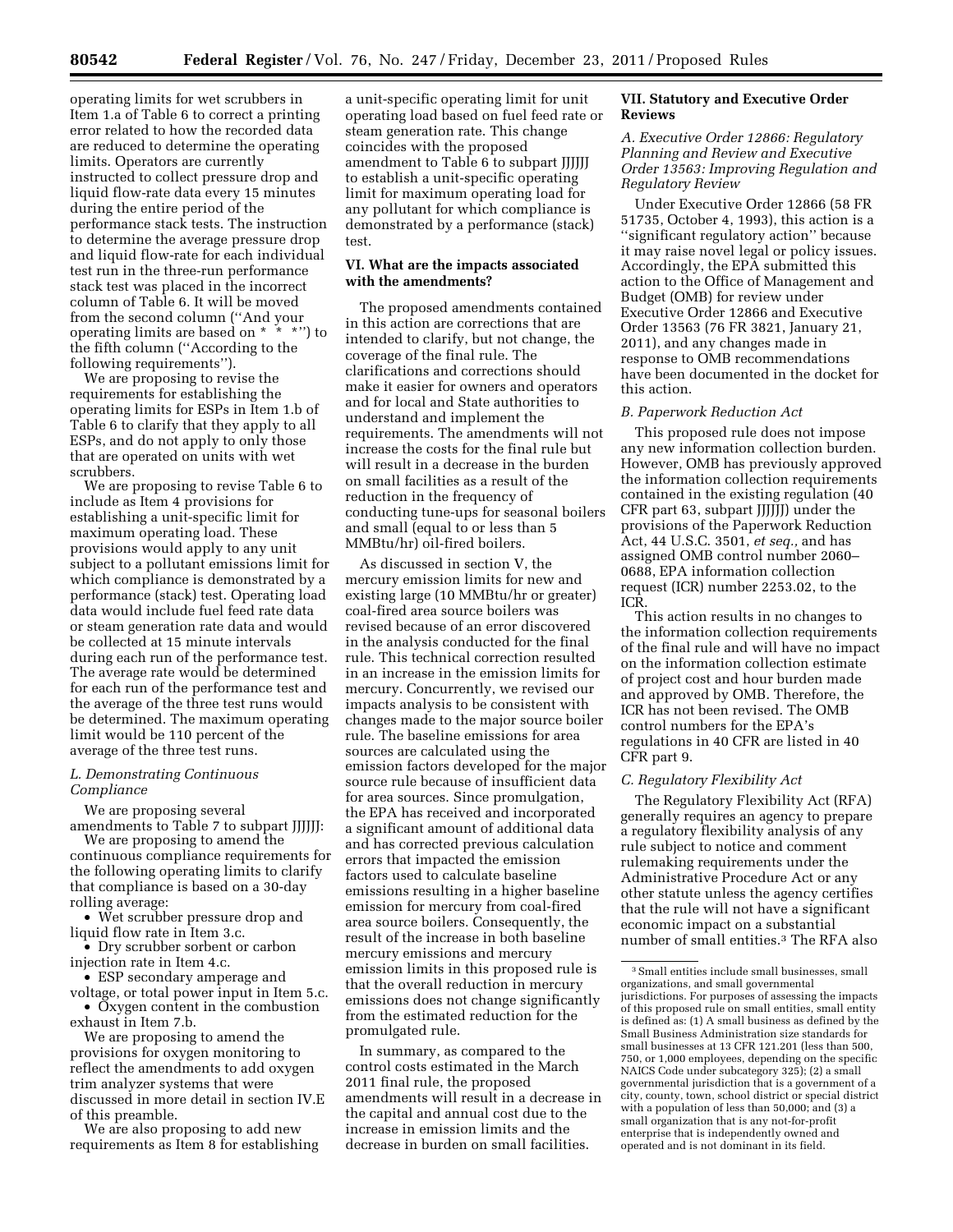allows an agency to ''consider a series of closely related rules as one rule for the purposes of sections'' 603 (initial regulatory flexibility analysis) and 604 (final regulatory flexibility analysis) in order to avoid ''duplicative action.'' 5 U.S.C. 605(c). This proposed rule is closely related to the boiler area source rule, which EPA signed on February 21, 2011 and that took effect on May 20, 2011. The EPA prepared an initial regulatory flexibility analysis in connection with the boiler area source rule. Therefore, pursuant to § 605(c), the EPA is not required to complete an initial regulatory flexibility analysis for this rule.

The EPA has been concerned with potential small entity impacts since it began developing the boiler area source rule. The EPA conducted outreach to small entities and, pursuant to § 609 of RFA, convened a Small Business Advocacy Review Panel (the Panel) on January 22, 2009, to obtain advice and recommendations from small entity representatives. Pursuant to the RFA, the EPA used the Panel's report and prepared both an initial regulatory flexibility analysis and a final regulatory flexibility analysis in connection with the closely related boiler area source rule. Convening an additional Panel and preparing an additional initial regulatory flexibility analysis would be procedurally duplicative and is unnecessary given that the issues here are within the scope of those considered by the Panel. Finally, we note that this rule, which proposes to amend the boiler area source rule, will not impose any additional regulatory requirements beyond those imposed by the previously promulgated boiler area source rule.

#### *D. Unfunded Mandates Reform Act*

This action contains no new Federal mandates under the provisions of Title II of the Unfunded Mandates Reform Act of 1995 (UMRA), 2 U.S.C. 1531– 1538 for State, local, or tribal governments or the private sector. This proposed rule imposes no new enforceable duty on any State, local, or tribal governments or the private sector. Therefore, this proposed rule is not subject to the requirements of sections 202 and 205 of the UMRA.

This action is also not subject to the requirements of section 203 of UMRA because it contains no new regulatory requirements that might significantly or uniquely affect small governments. This rule proposes amendments to aid with compliance, but does not change the level of the standards in the rule.

## *E. Executive Order 13132: Federalism*

This action does not have federalism implications. It will not have substantial direct effects on the States, on the relationship between the national government and the States, or on the distribution of power and responsibilities among the various levels of government, as specified in Executive Order 13132. This proposed rule will not impose new direct compliance costs on State or local governments, and will not preempt State law. Thus, Executive Order 13132 does not apply to this action.

In the spirit of Executive Order 13132 and consistent with the EPA policy to promote communications between the EPA and State and local governments, the EPA specifically solicits comment on this proposed action from State and local officials.

## *F. Executive Order 13175: Consultation and Coordination With Indian Tribal Governments*

This proposed rule does not have tribal implications, as specified in Executive Order 13175 (65 FR 67249, November 9, 2000). It will not have substantial new direct effects on tribal governments, on the relationship between the Federal government and Indian tribes, or on the distribution of power and responsibilities between the Federal government and Indian tribes, as specified in Executive Order 13175. Thus, Executive Order 13175 does not apply to this proposed rule.

The EPA specifically solicits additional comment on this proposed action from tribal officials.

## *G. Executive Order 13045: Protection of Children From Environmental Health Risks and Safety Risks*

The EPA interprets Executive Order 13045 (62 FR 19885, April 23, 1997) as applying to those regulatory actions that concern health or safety risks, such that the analysis required under section 5–501 of the Executive Order has the potential to influence the regulation. This proposed rule is not subject to Executive Order 13045 because it is based solely on technology performance.

## *H. Executive Order 13211: Actions Concerning Regulations That Significantly Affect Energy Supply, Distribution, or Use*

This action is not a ''significant energy action'' as defined in Executive Order 13211 (66 FR 28355, May 22, 2001), because it is not likely to have a significant adverse effect on the supply, distribution, or use of energy. Further,

this action does not change the level of standards already in place.

*I. National Technology Transfer and Advancement Act* 

Section 12(d) of the National Technology Transfer and Advancement Act (NTTAA) of 1995, Public Law No. 104–113, 12(d) (15 U.S.C. 272 note) directs the EPA to use voluntary consensus standards (VCS) in its regulatory activities, unless to do so would be inconsistent with applicable law or otherwise impractical. VCS are technical standards (*e.g.,* materials specifications, test methods, sampling procedures, and business practices) that are developed or adopted by VCS bodies. NTTAA directs the EPA to provide Congress, through OMB, explanations when the Agency decides not use available and applicable VCS.

This proposed rulemaking does not involve any new technical standards. Therefore, the EPA did not consider the use of any VCS.

## *J. Executive Order 12898: Federal Actions To Address Environmental Justice in Minority Populations and Low-Income Populations*

Executive Order 12898 (59 FR 7629, February 16, 1994) establishes Federal executive policy on environmental justice. Its main provision directs Federal agencies, to the greatest extent practicable and permitted by law, to make environmental justice part of their mission by identifying and addressing, as appropriate, disproportionately high and adverse human health or environmental effects of their programs, policies, and activities on minority populations and low-income populations in the United States.

The EPA has determined that this proposed rule will not have disproportionately high and adverse human health or environmental effects on minority or low-income populations because it would not change the level of environmental protection for any affected populations. Therefore, it does not have any disproportionately high or adverse human health or environmental effects on any population, including any minority or low-income population. The amendments would not relax the control measures on sources regulated by the rules, and, therefore, will not cause emissions increases from these sources.

## **List of Subjects in 40 CFR Part 63**

Environmental protection, Administrative practice and procedure, Air pollution control, Hazardous substances.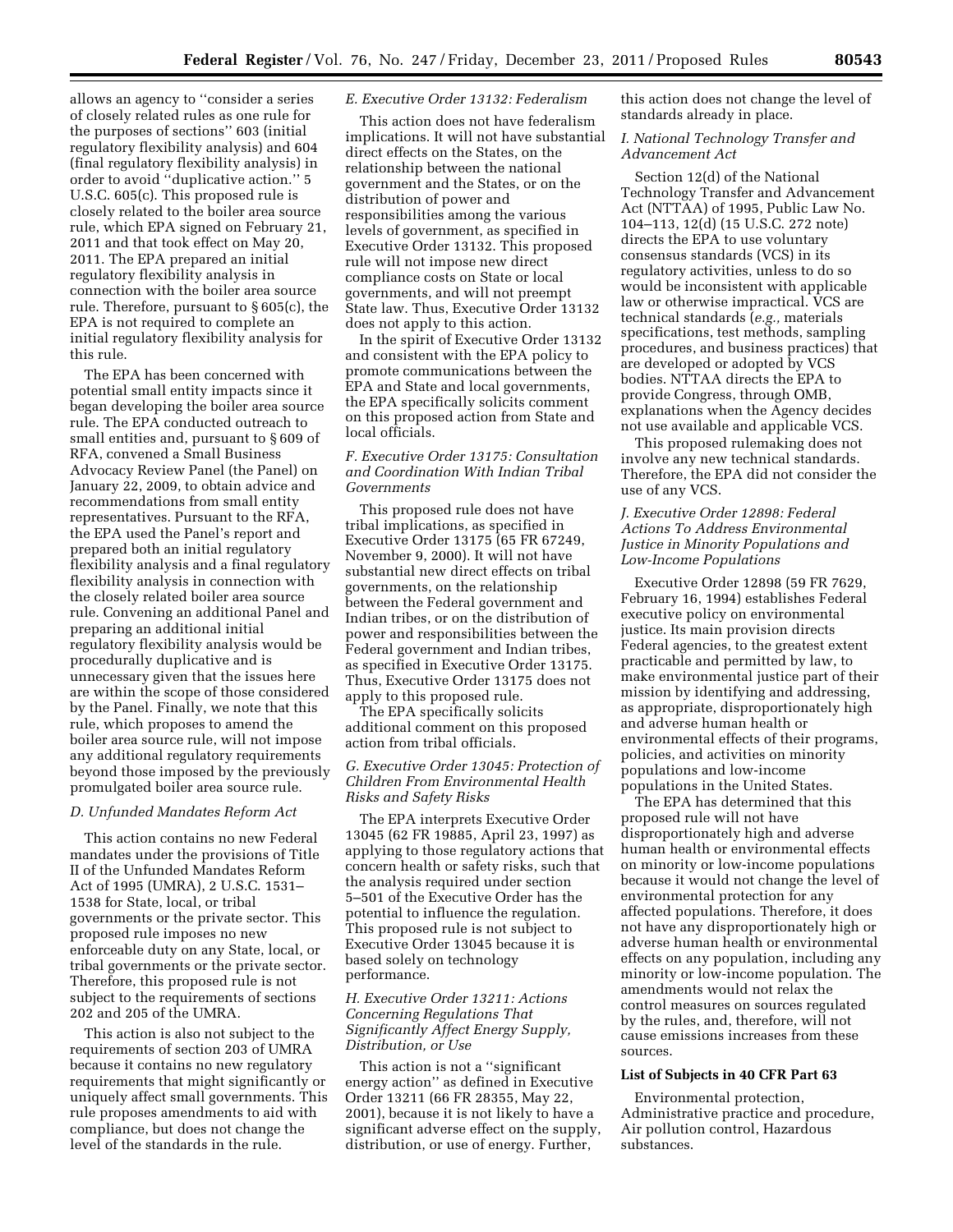Dated: December 2, 2011. **Lisa P. Jackson,** 

#### *Administrator.*

For the reasons stated in the preamble, title 40, chapter I, part 63 of the Code of Federal Regulations is proposed to be amended as follows:

## **PART 63—[AMENDED]**

1. The authority citation for part 63 continues to read as follows:

**Authority:** 42 U.S.C. 7401 *et seq.* 

### **Subpart JJJJJJ—[AMENDED]**

2. Section 63.11195 is amended by revising the introductory text and paragraph (c) and by adding paragraphs (h), (i), (j), and (k) to read as follows:

## **§ 63.11195 Are any boilers not subject to this subpart?**

The types of boilers listed in paragraphs (a) through (k) of this section are not subject to this subpart and to any requirements in this subpart. \* \* \* \* \*

(c) A boiler required to have a permit under section 3005 of the Solid Waste Disposal Act or covered by subpart EEE of this part (e.g., hazardous waste boilers), unless such units do not combust hazardous waste and combust comparable fuels.

(h) Temporary boilers as defined in this subpart.

\* \* \* \* \*

(i) Residential boilers as defined in this subpart.

(j) Electric boilers as defined in this subpart.

(k) An electric utility steam generating unit as defined in this subpart.

3. Section 63.11196 is amended by revising paragraph (a)(1) to read as follows:

#### **§ 63.11196 What are my compliance dates?**

 $(a) * * * *$ 

(1) If the existing affected boiler is subject to a work practice or management practice standard of a tuneup, you must achieve compliance with the work practice or management standard no later than March 21, 2013.

\* \* \* \* \* 4. Section 63.11210 is amended by

revising paragraph (d), by redesignating paragraph (e) as paragraph (f) and adding a new paragraphs (e) and (g) to read as follows:

#### **§ 63.11210 What are my initial compliance requirements and by what date must I conduct them?**

\* \* \* \* \* (d) For new or reconstructed affected boilers that have applicable emission

limits, you must demonstrate initial compliance no later than 180 calendar days after March 21, 2011 or within 180 calendar days after startup of the source, whichever is later, according to  $§ 63.7(a)(2)(ix).$ 

(e) For new or reconstructed affected boilers that have only applicable work practice standards or management practices, you must demonstrate initial compliance no later than the compliance date that is specified in § 63.11196 and according to the applicable provisions in § 63.7(a)(2). You are not required to complete an initial performance tune-up for a new or reconstructed affected source, but you are required to complete the applicable biennial or five-year tune-up as specified in § 63.11223(b), (c), and (d) no later than 25 months or 61 months, respectively, after the initial startup of the new or reconstructed affected source.

\* \* \* \* \*

(g) For affected boilers that switch fuels or make a physical modification to the boiler that result in the applicability of a different subcategory, you must demonstrate compliance within 180 days of the effective date of the fuel switch or physical modification consistent with § 63.11225(g).

5. Section 63.11211 is amended by revising paragraph (b)(2) to read as follows:

## **§ 63.11211 How do I demonstrate initial compliance with the emission limits?**

\* \* \* \* \* (b) \* \* \*

(2) For an electrostatic precipitator operated with a wet scrubber, you must establish the minimum secondary voltage and secondary amperage (or total secondary electric power input), as defined in § 63.11237, as your operating limits during the three-run performance stack test.

\* \* \* \* \*

6. Section 63.11212 is amended by revising paragraph (b) to read as follows:

#### **§ 63.11212 What stack tests and procedures must I use for the performance tests?**

\* \* \* \* \* (b) You must conduct each stack test according to the requirements in Table 4 to this subpart. Boilers that use a continuous emission monitoring system for carbon monoxide are exempt from the initial carbon monoxide performance testing in Table 4 to this subpart and the oxygen concentration operating limit requirement specified in Table 3 to this subpart.

\* \* \* \* \*

7. Section 63.11214 is amended by revising paragraph (c) to read as follows:

#### **§ 63.11214 How do I demonstrate initial compliance with the work practice standard, emission reduction measures, and management practice?**

\* \* \* \* \* (c) If you own or operate an existing affected boiler with a heat input capacity of 10 million Btu per hour or greater, you must submit a signed certification in the Notification of Compliance Status report that an energy assessment of the boiler and its energy use systems was completed according to Table 2 to this subpart and is an accurate depiction of your facility.  $\star$   $\star$   $\star$ 

8. Section 63.11220 is amended by revising paragraphs (a) and (b) and removing paragraphs (c), (d), and (f). The revisions read as follows:

## **§ 63.11220 When must I conduct subsequent performance tests?**

(a) If your boiler has a heat input capacity of 10 million Btu per hour or greater, you must conduct all applicable performance (stack) tests according to § 63.11212 on a triennial basis. Triennial performance tests must be completed no more than 37 months after the previous performance test.

(b) If you demonstrate compliance with the mercury emission limit based on fuel analysis, you must conduct a fuel analysis according to § 63.11213 for each type of fuel burned monthly. If you plan to burn a new type of fuel or fuel mixture, you must conduct a fuel analysis before burning the new type of fuel or mixture in your boiler. You must recalculate the mercury emission rate using Equation 1 of § 63.11211. The recalculated mercury emission rate must be less than the applicable emission limit.

9. Section 63.11221 is amended by revising the section heading, and paragraphs (a), (b), and (d) to read as follows:

#### **§ 63.11221 Is there a minimum amount of monitoring data I must obtain?**

(a) You must monitor and collect data according to this section and the sitespecific monitoring plan required by § 63.11205(c).

(b) You must operate the monitoring system and collect data at all required intervals at all times the affected source is operating and compliance is required, except for periods of monitoring system malfunctions or out-of-control periods (see  $\S 63.8(c)(7)$  of this part), repairs associated with monitoring system malfunctions or out-of-control periods, and required monitoring system quality assurance or quality control activities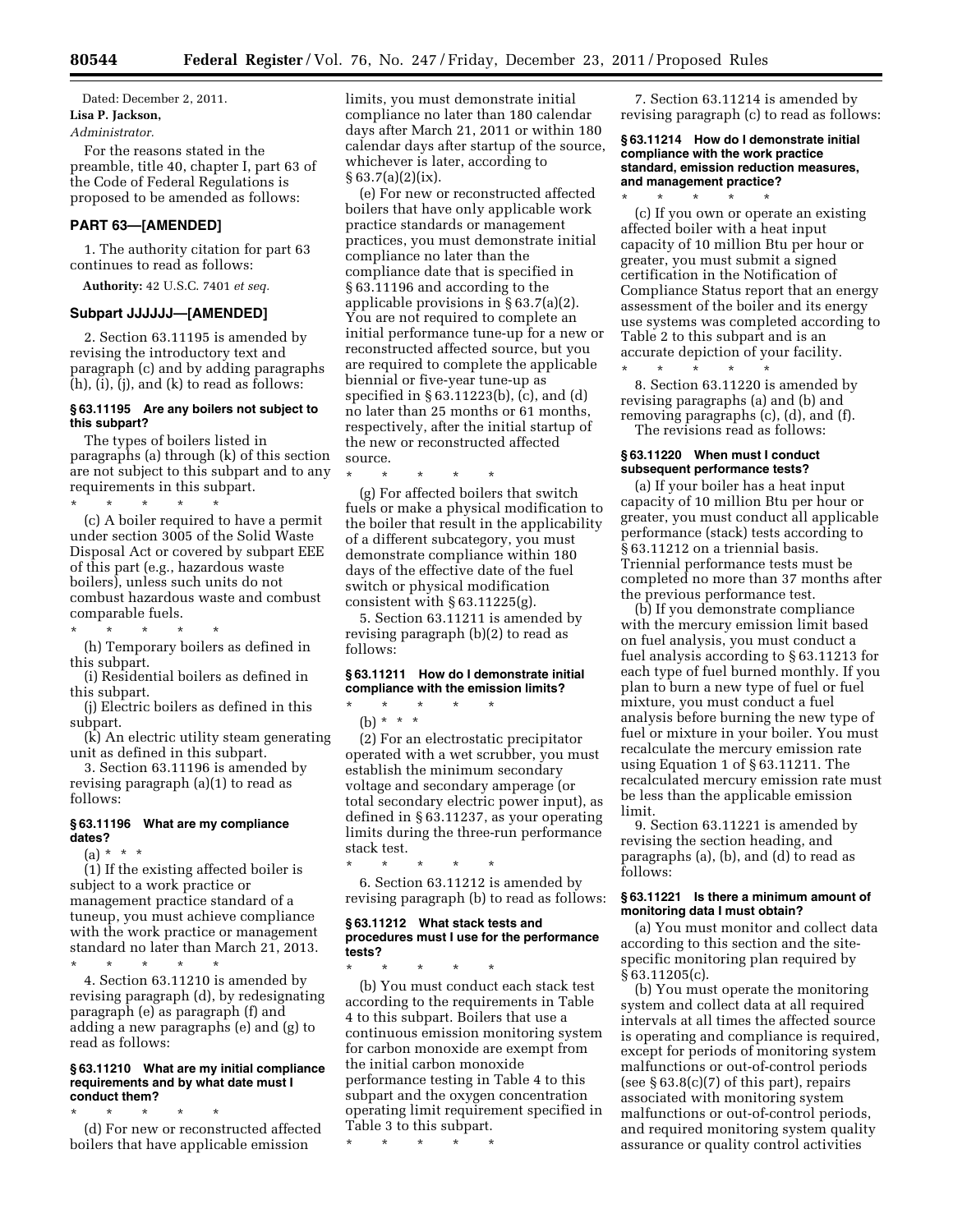including, as applicable, calibration checks and required zero and span adjustments. A monitoring system malfunction is any sudden, infrequent, not reasonably preventable failure of the monitoring system to provide valid data. Monitoring system failures that are caused in part by poor maintenance or careless operation are not malfunctions. You are required to effect monitoring system repairs in response to monitoring system malfunctions or outof-control periods and to return the monitoring system to operation as expeditiously as practicable.

\* \* \* \* \*

(d) Except for periods of monitoring system malfunctions, repairs associated with monitoring system malfunctions, and required monitoring system quality assurance or quality control activities including, as applicable, calibration checks and required zero and span adjustments, failure to collect required data is a deviation of the monitoring requirements.

10. Section 63.11223 is amended by revising paragraphs (a), (b) introductory text, (b)(5), (b)(6) introductory text,  $(b)(6)(iii)$ , and  $(c)$ , and adding paragraphs (d) and (e) to read as follows:

#### **§ 63.11223 How do I demonstrate continuous compliance with the work practice and management practice standards?**

(a) For affected sources subject to the work practice standard or the management practices of a tune-up, you must conduct a performance tune-up according to paragraph (b) of this section and keep records as required in § 63.11225(c) to demonstrate continuous compliance.

(b) Except as specified in paragraphs (c) and (d) of this section, you must conduct a tune-up of the boiler biennially to demonstrate continuous compliance as specified in paragraphs (b)(1) through (7) of this section. Each biennial tune-up must be conducted no more than 25 months after the previous tune-up. For a new or reconstructed boiler, the first biennial tune-up must be no later than 25 months after the initial startup of the new or reconstructed boiler.

\* \* \* \* \*

(5) Measure the concentrations in the effluent stream of carbon monoxide in parts per million, by volume, and oxygen in volume percent, before and after the adjustments are made (measurements may be either on a dry or wet basis, as long as it is the same basis before and after the adjustments are made). You must conduct the tuneup while burning the type of fuel that provided the majority of the heat input

to the boiler over the 12 months prior to the tune-up.

(6) Maintain onsite and submit, if requested by the Administrator, a report containing the information in paragraphs (b)(6)(i) through (iii) of this section.

\* \* \* \* \*

(iii) The type and amount of fuel used over the 12 months prior to the tune-up of the boiler, but only if the unit was physically and legally capable of using more than one type of fuel during that period. Units sharing a fuel meter may estimate the fuel use by each unit.

\* \* \* \* \*

(c) Seasonal boilers must complete a tune-up every five years as specified in paragraphs (b)(1) through (7) of this section. Each five-year tune-up must be conducted no more than 61 months after the previous tune-up. For a new or reconstructed seasonal boiler, the first five-year tune-up must be no later than 61 months after the initial startup.

(d) Oil-fired boilers with a heat input capacity of equal to or less than 5 million Btu per hour must complete a tune-up every five years as specified in paragraphs (b)(1) through (7) of this section. Each five-year tune-up must be conducted no more than 61 months after the previous tune-up. For a new or reconstructed oil-fired boiler with a heat input capacity of equal to or less than 5 million Btu per hour, the first fiveyear tune-up must be no later than 61 months after the initial startup. You may delay the burner inspection specified in paragraph (b)(1) of this section until the next scheduled unit shutdown, but you must inspect each burner at least once every 72 months.

(e) If you own or operate an existing or new coal-fired boiler, a new biomassfired boiler, or a new oil-fired boiler with a heat input capacity of 10 million Btu per hour or greater, you must minimize the boiler's time spent during startup and shutdown following the manufacturer's recommended procedures and you must submit a signed statement in the Notification of Compliance Status report that indicates that you conducted startups and shutdowns according to the manufacturer's recommended procedures.

11. Section 63.11224 is amended by revising paragraphs (a) introductory text, (a)(1), (a)(2), (a)(5), (a)(6), (c)(1) introductory text, and (c)(2) introductory text, and adding paragraph (a)(7) to read as follows:

#### **§ 63.11224 What are my monitoring, installation, operation, and maintenance requirements?**

(a) If your boiler is subject to a carbon monoxide emission limit in Table 1 to this subpart, you must either install, operate, and maintain a CEMS for CO and oxygen according to the procedures in paragraphs (a)(1) through (6) of this section, or install, operate, and maintain a continuous oxygen analyzer system as defined in § 63.11237 according to paragraphs (a)(7) and (d) of this section by the compliance date specified in § 63.11196. The CEMS for CO and oxygen shall be monitored at the same location at the outlet of the boiler. Boilers that use a CEMS for CO are exempt from the initial CO performance testing and oxygen concentration operating limit requirements specified in § 63.11211(a) of this subpart.

(1) Each CO CEMS must be installed, operated, and maintained according to the applicable procedures under Performance Specification 4, 4A, or 4B at 40 CFR part 60, appendix B, and each oxygen CEMS must be installed, operated, and maintained according to Performance Specification 3 at 40 CFR part 60, appendix B. Both the CO and oxygen CEMS must also be installed, operated, and maintained according to the site-specific monitoring plan developed according to paragraph (c) of this section.

(2) You must conduct a performance evaluation of each CEMS according to the requirements in § 63.8(e) and according to Performance Specifications 3 and 4, 4A, or 4B at 40 CFR part 60, appendix B.

\* \* \* \* \* (5) You must calculate one-hour arithmetic averages, corrected to 3 percent oxygen from each hour of CO CEMS data in parts per million CO concentrations. The one-hour arithmetic averages required shall be used to calculate the boiler operating day daily arithmetic average emissions. Calculate a 10-day rolling average from the daily averages. Use Equation 19–19 in section 12.4.1 of Method 19 of 40 CFR part 60, appendix A–7 for calculating the average carbon monoxide concentration from the hourly values.

(6) For purposes of calculating data averages, you must use all the data collected during all periods in assessing compliance, excluding data collected during periods when the monitoring system malfunctions or is out of control, during associated repairs, and during required quality assurance or control activities (including, as applicable, calibration checks and required zero and span adjustments). Monitoring failures that are caused in part by poor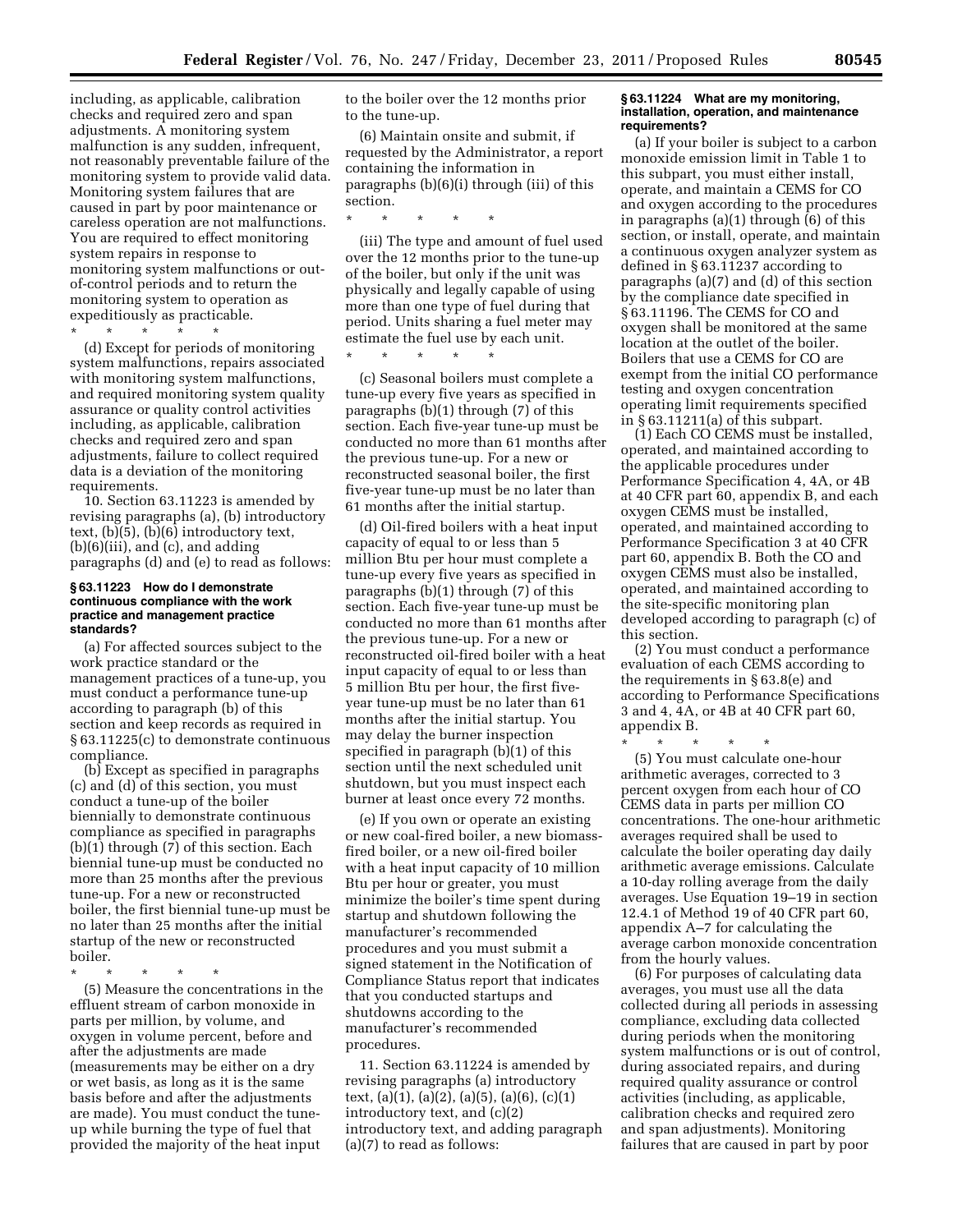maintenance or careless operation are not malfunctions. Any period for which the monitoring system is out of control and data are not available for a required calculation constitutes a deviation from the monitoring requirements. Periods when data are unavailable because of required quality assurance or control activities (including, as applicable, calibration checks and required zero and span adjustments) do not constitute monitoring deviations.

(7) You must operate the oxygen analyzer system with the oxygen level set at the minimum percent oxygen by volume that is established as the operating limit for oxygen according to Table 4 to this subpart.

 $(c) * * * *$ 

(1) For each continuous monitoring system (CMS) required in this section, you must develop, and submit to the EPA Administrator for approval upon request, a site-specific monitoring plan that addresses paragraphs (c)(1)(i) through (iii) of this section. You must submit this site-specific monitoring plan (if requested) at least 60 days before your initial performance evaluation of your CMS. \* \* \* \* \*

(2) In your site-specific monitoring plan, you must also address paragraphs (c)(2)(i) through (iii) of this section. \* \* \* \* \*

12. Section 63.11225 is amended by revising paragraphs (b) introductory text, (b)(2), (c)(2) introductory text,  $(c)(2)(ii)$ ,  $(d)$ , and  $(g)$  and by adding (c)(2)(iii) through (v) to read as follows:

#### **§ 63.11225 What are my notification, reporting, and recordkeeping, requirements**  \* \* \* \* \*

(b) You must prepare, by March 1 of each year, and submit to the delegated authority upon request, an annual compliance certification report for the previous calendar year containing the information specified in paragraphs (b)(1) through (4) of this section. You must submit the report by March 15 if you had any instance described by paragraph (b)(3) of this section. For boilers that are subject only to a requirement to conduct a biennial or five-year tune-up according to § 63.11223(a) and not subject to emission limits or operating limits, you may prepare only a biennial or five-year compliance report as specified in paragraphs (b)(1) and (2) of this section. \* \* \* \* \*

(2) Statement by a responsible official, with the official's name, title, phone number, email address, and signature, certifying the truth, accuracy and completeness of the notification and a

statement of whether the source has complied with all the relevant standards and other requirements of this subpart. Your notification must include the following certification(s) of compliance, as applicable, and signed by a responsible official:

(i) ''This facility complies with the requirements in § 63.11223 to conduct a biennial or five-year tune-up, as applicable, of each boiler.''

(ii) For units that do not qualify for a statutory exemption as provided in section 129(g)(1) of the Clean Air Act: ''No secondary materials that are solid waste were combusted in any affected unit.''

(iii) ''This facility complies with the requirement in § 63.11223(c) to minimize the boiler's time spent during startup and shutdown following the manufacturer's recommended procedures.''

\* \* \* \* \*

(c) \* \* \*

(2) You must keep records to document conformance with the work practices, emission reduction measures, and management practices required by § 63.11214 as specified in paragraphs  $(c)(2)(i)$  through  $(v)$  of this section.

\* \* \* \* \* (ii) Records documenting the fuel type(s) used monthly by each boiler, including whether the fuel has received a non-waste determination by you or the EPA. If you combust non-hazardous secondary materials that have been determined not to be solid waste pursuant to § 241.3(b)(1), you must keep a record which documents how the secondary material meets each of the legitimacy criteria. If you combust a fuel that has been processed from a discarded non-hazardous secondary material pursuant to § 241.3(b)(4), you must keep records as to how the operations that produced the fuel satisfies the definition of processing in § 241.2. If the fuel received a non-waste determination pursuant to the petition process submitted under § 241.3(c), you must keep a record that documents how the fuel satisfies the requirements of the petition process.

(iii) For each boiler required to conduct an energy assessment, you must keep a copy of the energy assessment report.

(iv) For each boiler subject to an emission limit in Table 1 to this subpart, you must also keep records of monthly fuel use by each boiler, including the type(s) of fuel and amount(s) used.

(v) You must keep records of days of operation by each boiler that meets the definition of seasonal boiler.

\* \* \* \* \*

(d) Your records must be in a form suitable and readily available for expeditious review. You must keep each record for 5 years following the date of each recorded action. You must keep each record onsite or be accessible from a central location by computer or other means that instantly provide access at the site for at least 2 years after the date of each recorded action. You may keep the records off site for the remaining 3 years.

\* \* \* \* \* (g) If you intend to switch fuels or make a physical change to the boiler, and this fuel switch or change may result in the applicability of a different subcategory or a switch out of subpart JJJJJJ due to a switch to 100 percent natural gas, you must provide 30 days prior notice of the date upon which you will switch fuels. The notification must identify:

(1) The name of the owner or operator of the affected source, the location of the source, the boiler(s) that will switch fuels or be physically modified, and the date of the notice.

(2) The currently applicable subcategory under this subpart.

(3) The date on which you became subject to the currently applicable standards.

(4) The date upon which you will commence the fuel switch or modification.

13. Section 63.11237 is amended as follows:

a. By adding new definitions in alphabetical order for ''30-day rolling average,'' ''Calendar year,'' ''Daily block average,'' ''Electric boiler,'' ''Electric utility steam generating unit (EGU),'' ''Minimum total secondary electric power,'' ''Oxygen analyzer system,'' ''Oxygen trim system,'' ''Process heater,'' ''Residential boiler,'' ''Seasonal boiler,'' ''Shutdown,'' ''Startup,'' and ''Temporary boiler.''

b. By revising the definitions for ''Annual heat input basis,'' ''Biomass subcategory,'' ''Boiler,'' ''Energy assessment,'' ''Gas-fired boiler,'' ''Hot water heater,'' ''Institutional boiler,'' ''Oil subcategory,'' ''Period of natural gas curtailment or supply interruption,'' ''Qualified Energy Assessor,'' and ''Waste heat boiler.''

c. By removing the definition for ''Minimum voltage or amperage.''

*The additions and revisions read as follows:* 

## **§ 63.11237 What definitions apply to this subpart?**

\* \* \* \* \* *30-day rolling average* means the arithmetic mean of all valid data from 30 successive operating days that is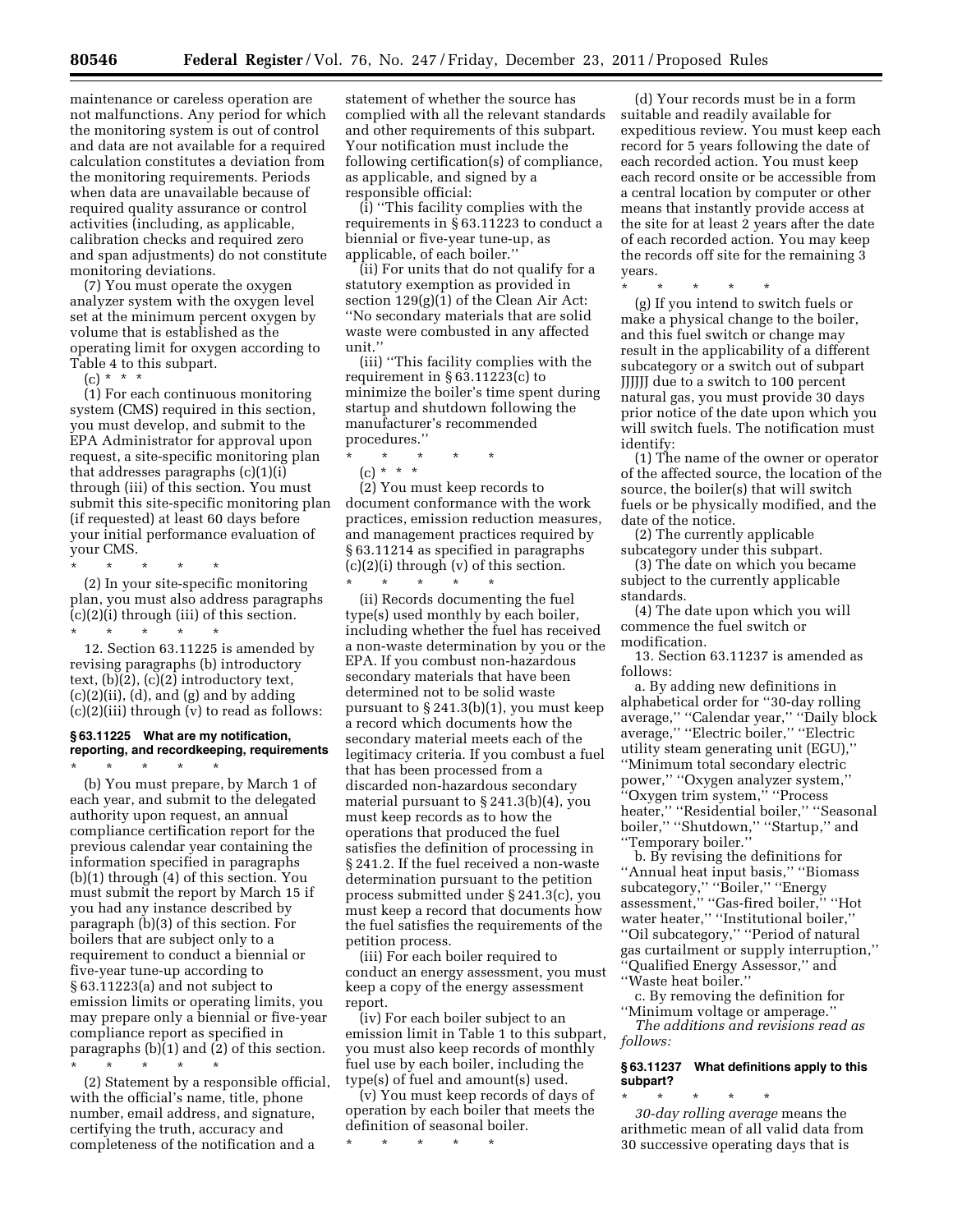calculated for each operating day using the data from that operating day and the previous 29 operating days.

\* \* \* \* \* *Annual heat input basis* means the heat input for the calendar year preceding the compliance demonstration.

\* \* \* \* \*

*Biomass subcategory* includes any boiler that burns any biomass and is not in the coal subcategory.

*Boiler* means an enclosed device using controlled flame combustion in which water is heated to recover thermal energy in the form of steam and/or hot water. Controlled flame combustion refers to a steady-state, or near steady-state, process wherein fuel and/or oxidizer feed rates are controlled. A device combusting solid waste, as defined in § 241.3, is not a boiler unless the device is exempt from the definition of a solid waste incineration unit as provided in section 129(g)(1) of the Clean Air Act. Waste heat boilers and process heaters are excluded from this definition.

\* \* \* \* \* *Calendar year* means the period between January 1 and December 31, inclusive, for a given year.

\* \* \* \* \* *Daily block average* means the arithmetic mean of all valid emission concentrations or parameter levels recorded when a unit is operating measured over the 24-hour period from 12 a.m. (midnight) to 12 a.m. (midnight).

\* \* \* \* \*

*Electric boiler* means a boiler in which electric heating serves as the source of heat. Electric boilers that burn gaseous or liquid fuel during periods of electrical power curtailment or failure are included in this definition.

*Electric utility steam generating unit (EGU)* means a fossil fuel-fired combustion unit of more than 25 megawatts that serves a generator that produces electricity for sale. A fossil fuel-fired unit that cogenerates steam and electricity and supplies more than one-third of its potential electric output capacity and more than 25 megawatts electrical output to any utility power distribution system for sale is considered an electric utility steam generating unit. To be ''capable of combusting'' fossil fuels, an EGU would need to have these fuels allowed in their operating permits and have the appropriate fuel handling facilities onsite or otherwise available (e.g., coal handling equipment, including coal storage area, belts and conveyers, pulverizers, etc.; oil storage facilities). In addition, fossil fuel-fired EGU means any EGU that fired fossil fuel for more than 10.0 percent of the average annual heat input in any 3 consecutive calendar years or for more than 15.0 percent of the annual heat input during any one calendar year after (COMPLIANCE DATE OF THE FINAL EGU RULE].

\* \* \* \* \* *Energy assessment* means the following only as this term is used in Table 2 to this subpart:

(1) Energy assessment for facilities with affected boilers using less than 0.3 trillion Btu (TBtu) per year heat input will be 8 technical labor hours in length maximum, but may be longer at the discretion of the owner or operator of the affected source. The boiler system and on-site energy use system accounting for at least 50 percent of the affected boiler(s) energy output will be evaluated to identify energy savings opportunities, within the limit of performing an 8-hour energy assessment.

(2) Energy assessment for facilities with affected boilers using 0.3 to 1 TBtu/year will be 24 technical labor hours in length maximum, but may be longer at the discretion of the owner or operator of the affected source. The boiler system(s) and any on-site energy use system(s) accounting for at least 33 percent of the affected boiler(s) energy output will be evaluated to identify energy savings opportunities, within the limit of performing a 24-hour energy assessment.

(3) Energy assessment for facilities with affected boilers using greater than 1.0 TBtu/year, the boiler system(s) and any on-site energy use system(s) accounting for at least 20 percent of the affected boiler(s) energy output will be evaluated to identify energy savings opportunities.

\* \* \* \* \* *Gas-fired boiler* includes any boiler that burns gaseous fuels not combined with any solid fuels, burns liquid fuel only during periods of gas curtailment, gas supply interruption, startups, or periodic testing on liquid fuel. Periodic testing of liquid fuel shall not exceed a combined total of 48 hours during any calendar year.

\* \* \* \* \* *Hot water heater* means a closed vessel with a capacity of no more than 120 U.S. gallons in which water is heated by combustion of gaseous or liquid fuel and hot water is withdrawn for use external to the vessel. Hot water boilers (i.e., not generating steam) combusting gaseous or liquid fuel with a heat input capacity of less than 1.6

million Btu per hour are included in this definition.

\* \* \* \* \* *Institutional boiler* means a boiler used in institutional establishments such as, but not limited to, medical centers, nursing homes, research centers, institutions of higher education, elementary and secondary schools, libraries, religious establishments, and governmental buildings to provide electricity, steam, and/or hot water.

\* \* \* \* \* *Liquid fuel* includes, but is not limited to, distillate oil, residual oil, any form of liquid fuel derived from petroleum, on-spec used oil, liquid biofuels, biodiesel, and vegetable oil.

\* \* \* \* \* *Minimum total secondary electric power* means the lowest hourly average total secondary electric power determined from the values of secondary voltage and secondary current to the electrostatic precipitator measured according to Table 6 to this subpart during the most recent performance test demonstrating compliance with the applicable emission limits.

\* \* \* \* \* *Oil subcategory* includes any boiler that burns any liquid fuel and is not in either the biomass or coal subcategories. Gas-fired boilers that burn liquid fuel only during periods of gas curtailment, gas supply interruptions, startups, or for periodic testing are not included in this definition. Periodic testing on liquid fuel shall not exceed a combined total of 48 hours during any calendar year..

\* \* \* \* \* *Oxygen analyzer system* means all equipment required to determine the oxygen content of a gas stream and used to monitor oxygen in the boiler flue gas or firebox. This definition includes oxygen trim systems. The source owner or operator is responsible to install, calibrate, maintain, and operate the oxygen analyzer system in accordance with the manufacturer's recommendations.

*Oxygen trim system* means a system of monitors that is used to maintain excess air at the desired level in a combustion device. A typical system consists of a flue gas oxygen and/or carbon monoxide monitor that automatically provide a feedback signal to the combustion air controller.

*Period of gas curtailment or supply interruption* means a period of time during which the supply of gaseous fuel to an affected facility is halted for reasons beyond the control of the facility. The act of entering into a contractual agreement with a supplier of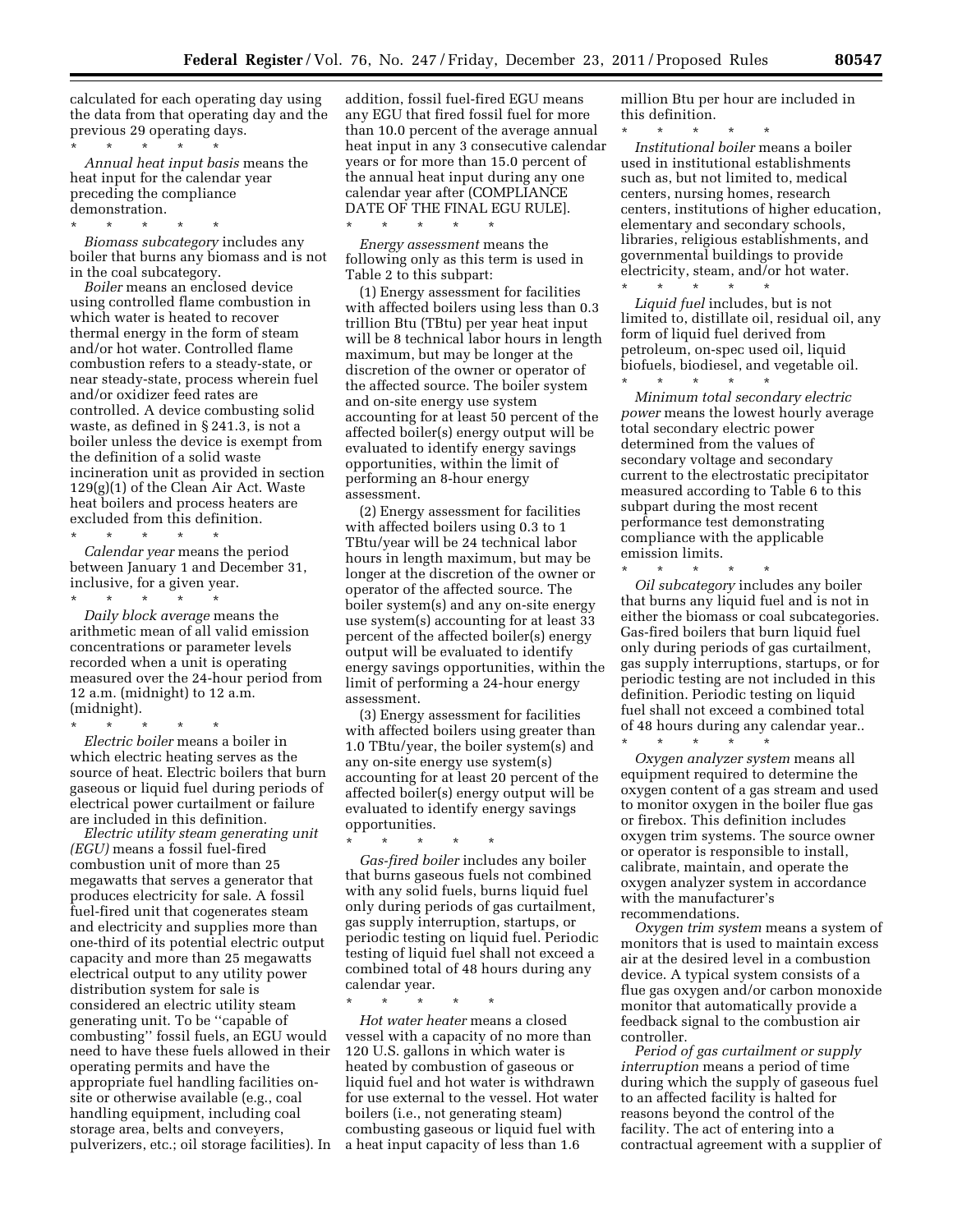natural gas established for curtailment purposes does not constitute a reason that is under the control of a facility for the purposes of this definition. An increase in the cost or unit price of natural gas due to normal market fluctuations not during periods of supplier delivery restriction does not constitute a period of natural gas curtailment or supply interruption. Onsite gaseous fuel system emergencies or equipment failures may qualify as periods of supply interruption when the emergency or failure is beyond the control of the facility.

*Process heater* means an enclosed device using controlled flame, and the unit's primary purpose is to transfer heat indirectly to a process material (liquid, gas, or solid; raw, intermediate or finished) or to a heat transfer material (e.g., glycol or a mixture of glycol and water) for use in a process unit, instead of generating steam. Process heaters are devices in which the combustion gases do not come into direct contact with process materials. Process heaters include units that heat water/water mixtures for pool heating, sidewalk heating, cooling tower water heating, power washing, or oil heating.

*Qualified Energy Assessor* means:

(1) Someone who has demonstrated capabilities to evaluate energy savings opportunities for steam generation and major energy using systems, including, but not limited to:

(i) Boiler combustion management.

(ii) Boiler thermal energy recovery, including

(A) Conventional feed water economizer.

(B)Conventional combustion air preheater, and

(C)Condensing economizer.

(iii) Boiler blowdown thermal energy recovery.

(iv) Primary energy resource selection, including

(A) Fuel (primary energy source) switching, and

(B) Applied steam energy versus direct-fired energy versus electricity.

(v) Insulation issues.

(vi) Steam trap and steam leak management.

(vii) Condensate recovery.

(viii) Steam end-use management. (2) Capabilities and knowledge

includes, but is not limited to: (i) Background, experience, and recognized abilities to perform the assessment activities, data analysis, and report preparation.

(ii) Familiarity with operating and maintenance practices for steam or process heating systems.

(iii) Additional potential steam system improvement opportunities including improving steam turbine operations and reducing steam demand.

(iv) Additional process heating system opportunities including effective utilization of waste heat and use of proper process heating methods.

(v) Boiler-steam turbine cogeneration systems.

(vi) Industry specific steam end-use systems.

*Residential boiler* means a boiler used in a dwelling containing four or fewer family units to provide heat and/or hot water. This definition includes boilers used primarily to provide heat and/or hot water for a dwelling containing four or fewer families located at an institutional facility (e.g., university campus, military base, church grounds) or commercial/industrial facility (e.g., farm).

\* \* \* \* \* *Seasonal boiler* means a boiler that undergoes a shutdown for a period of at least 7 consecutive months (or 210 consecutive days) due to seasonal market conditions.

*Shutdown* means the period that begins when the boiler last operates at 25 percent load and ending with a state of no fuel combustion in the boiler. \* \* \* \* \*

*Startup* means the period between the state of no combustion in the boiler to the period where the boiler first achieves 25 percent load (i.e., a cold start).

*Temporary boiler* means any gaseous or liquid fuel boiler that is designed to, and is capable of, being carried or moved from one location to another by means of, for example, wheels, skids, carrying handles, dollies, trailers, or platforms. A boiler is not a temporary boiler if any one of the following conditions exists:

(1) The equipment is attached to a foundation.

(2) The boiler or a replacement remains at a location for more than 12 consecutive months. Any temporary boiler that replaces a temporary boiler at a location and performs the same or similar function will be included in calculating the consecutive time period.

(3) The equipment is located at a seasonal facility and operates during the full annual operating period of the seasonal facility, remains at the facility for at least 2 years, and operates at that facility for at least 3 months each year.

(4) The equipment is moved from one location to another in an attempt to circumvent the residence time requirements of this definition. \* \* \* \* \*

*Waste heat boiler* means a device that recovers normally unused energy and converts it to usable heat. Waste heat boilers are also referred to as heat recovery steam generators. This definition includes both fired and unfired waste heat boilers.

14. Tables 1, 2, 3, 6, and 7 to subpart JJJJJJ are revised to read as follows:

\* \* \* \* \*

As stated in § 63.11201, you must comply with the following applicable emission limits:

| TABLE 1 TO SUBPART JJJJJJJ OF PART 63-EMISSION LIMITS |
|-------------------------------------------------------|
|                                                       |

| If your boiler is in this subcategory * * *                                                        | For the following<br>pollutants $* * *$  | You must achieve less than or equal to the following emission limits, except<br>during periods of startup and shutdown * * * |
|----------------------------------------------------------------------------------------------------|------------------------------------------|------------------------------------------------------------------------------------------------------------------------------|
| 1. New coal-fired boiler with heat input<br>capacity of 30 million Btu per hour or<br>greater.     | a. Particulate Mat-<br>ter (Filterable). | 0.03 lb per MMB tu of heat input.                                                                                            |
|                                                                                                    | b. Mercury                               | 0.000022 lb per MMB tu of heat input.                                                                                        |
|                                                                                                    | c. Carbon Mon-<br>oxide.                 | 420 ppm by volume on a dry basis corrected to 3 percent oxygen (3-run aver-<br>age or 10-day rolling average).               |
| 2. New coal-fired boiler with heat input<br>capacity of between 10 and 30 million<br>Btu per hour. | a. Particulate Mat-<br>ter (Filterable). | 0.42 lb per MMBtu of heat input.                                                                                             |
|                                                                                                    | b. Mercury                               | 0.000022 lb per MMBtu of heat input.                                                                                         |
|                                                                                                    | c. Carbon Mon-<br>oxide.                 | 420 ppm by volume on a dry basis corrected to 3 percent oxygen (3-run aver-<br>age or 10-day rolling average).               |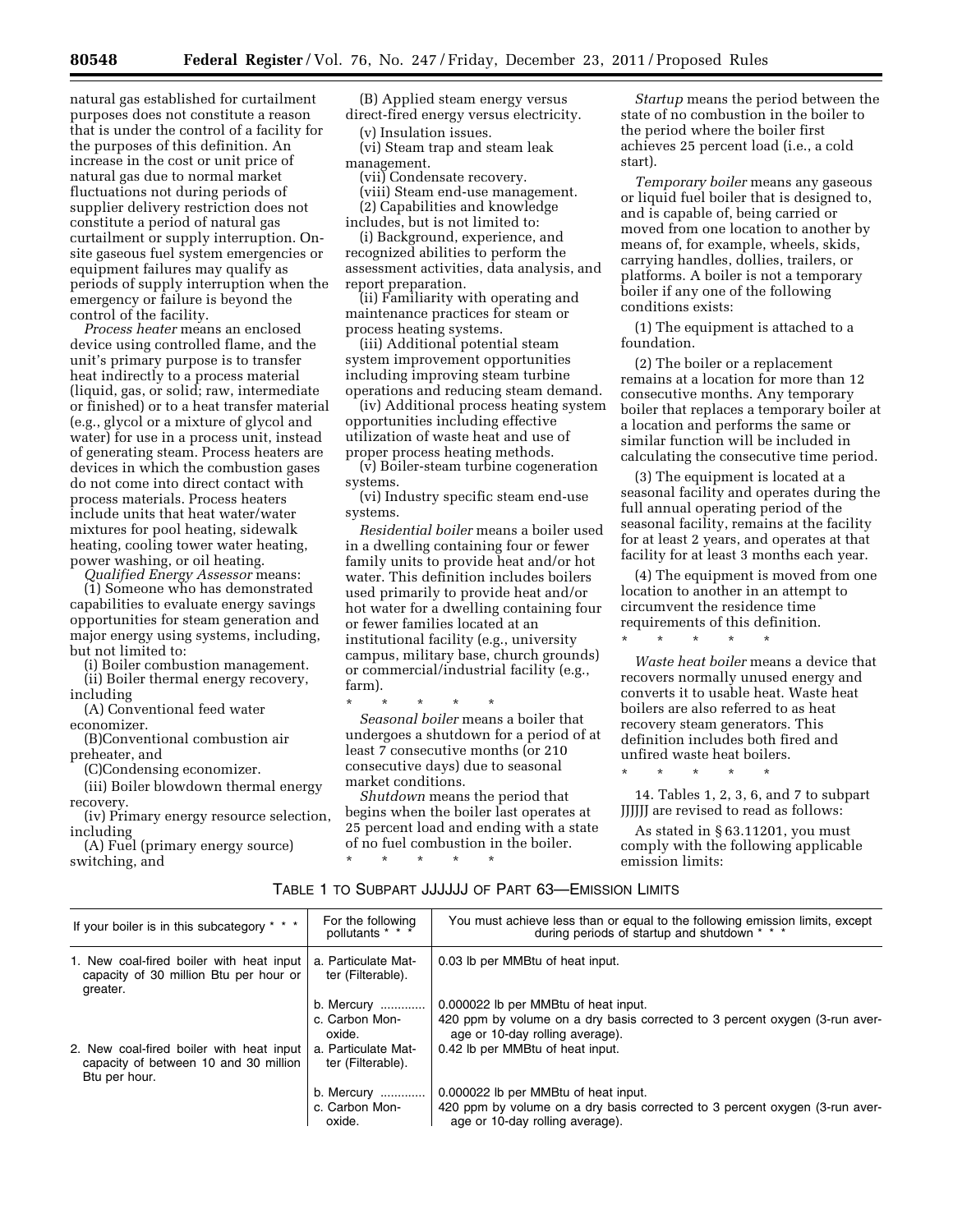| If your boiler is in this subcategory * * *                                                           | For the following<br>pollutants * * *    | You must achieve less than or equal to the following emission limits, except<br>during periods of startup and shutdown * * * |
|-------------------------------------------------------------------------------------------------------|------------------------------------------|------------------------------------------------------------------------------------------------------------------------------|
| 3. New biomass-fired boiler with heat<br>input capacity of 30 million Btu per<br>hour or greater.     | a. Particulate Mat-<br>ter (Filterable). | 0.03 lb per MMBtu of heat input.                                                                                             |
| 4. New biomass fired boiler with heat<br>input capacity of between 10 and 30<br>million Btu per hour. | a. Particulate Mat-<br>ter (Filterable). | 0.07 lb per MMBtu of heat input.                                                                                             |
| 5. New oil-fired boiler with heat input ca-<br>pacity of 10 million Btu per hour or<br>greater.       | a. Particulate Mat-<br>ter (Filterable). | 0.03 lb per MMBtu of heat input.                                                                                             |
| 6. Existing coal (units with heat input ca-<br>pacity of 10 million Btu per hour or                   | a. Mercury                               | 0.000022 lb per MMBtu of heat input.                                                                                         |

|  |  |  |  | TABLE 1 TO SUBPART JJJJJJJ OF PART 63—EMISSION LIMITS—Continued |  |
|--|--|--|--|-----------------------------------------------------------------|--|
|--|--|--|--|-----------------------------------------------------------------|--|

As stated in § 63.11201, you must comply with the following applicable work practice standards, emission

greater).

reduction measures, and management practices:

b. Carbon Monoxide.

TABLE 2 TO SUBPART JJJJJJ OF PART 63—WORK PRACTICE STANDARDS, EMISSION REDUCTION MEASURES, AND MANAGEMENT PRACTICES

420 ppm by volume on a dry basis corrected to 3 percent oxygen.

| You must meet the following * * *                                                                                                                                                                                                                                                                                                                                                                                                                                                                                                                                                                                                                                                                                                                                                                                                                                                                                                                                                                                                                                                                                                                                     |
|-----------------------------------------------------------------------------------------------------------------------------------------------------------------------------------------------------------------------------------------------------------------------------------------------------------------------------------------------------------------------------------------------------------------------------------------------------------------------------------------------------------------------------------------------------------------------------------------------------------------------------------------------------------------------------------------------------------------------------------------------------------------------------------------------------------------------------------------------------------------------------------------------------------------------------------------------------------------------------------------------------------------------------------------------------------------------------------------------------------------------------------------------------------------------|
| Minimize the boiler's startup and shutdown periods following the manufacturer's recommended<br>procedures. If manufacturer's recommended procedures are not available, you must follow rec-<br>ommended procedures for a unit of similar design for which manufacturer's recommended pro-<br>cedures are available.                                                                                                                                                                                                                                                                                                                                                                                                                                                                                                                                                                                                                                                                                                                                                                                                                                                   |
| Conduct an initial tune-up as specified in §63.11214, and conduct a tune-up of the boiler bienni-<br>ally as specified in $§ 63.11223$ .                                                                                                                                                                                                                                                                                                                                                                                                                                                                                                                                                                                                                                                                                                                                                                                                                                                                                                                                                                                                                              |
| Conduct a tune-up of the boiler biennially as specified in §63.11223.                                                                                                                                                                                                                                                                                                                                                                                                                                                                                                                                                                                                                                                                                                                                                                                                                                                                                                                                                                                                                                                                                                 |
| Conduct an initial tune-up as specified in §63.11214, and conduct a tune-up of the boiler bienni-<br>ally as specified in $§ 63.11223$ .                                                                                                                                                                                                                                                                                                                                                                                                                                                                                                                                                                                                                                                                                                                                                                                                                                                                                                                                                                                                                              |
| Conduct a tune-up of the boiler biennially as specified in §63.11223.                                                                                                                                                                                                                                                                                                                                                                                                                                                                                                                                                                                                                                                                                                                                                                                                                                                                                                                                                                                                                                                                                                 |
| Conduct an initial tune-up as specified in $\S 63.11214$ , and conduct a tune-up of the boiler every<br>five years as specified in §63.11223.                                                                                                                                                                                                                                                                                                                                                                                                                                                                                                                                                                                                                                                                                                                                                                                                                                                                                                                                                                                                                         |
| Conduct a tune-up of the boiler every five years as specified in §63.11223.<br>Conduct an initial tune-up as specified in $\S 63.11214$ , and conduct a tune-up of the boiler every<br>five years as specified in $\S 63.11223$ .                                                                                                                                                                                                                                                                                                                                                                                                                                                                                                                                                                                                                                                                                                                                                                                                                                                                                                                                     |
| Conduct a tune-up of the boiler every five years as specified in §63.11223.                                                                                                                                                                                                                                                                                                                                                                                                                                                                                                                                                                                                                                                                                                                                                                                                                                                                                                                                                                                                                                                                                           |
| Must have a one-time energy assessment performed by a qualified energy assessor. An energy<br>assessment completed on or after January 1, 2008, that meets or is amended to meet the en-<br>ergy assessment requirements in this table satisfies the energy assessment requirement.<br>The energy assessment must include:<br>(1) A visual inspection of the boiler system.<br>(2) An evaluation of operating characteristics of the facility, specifications of energy using sys-<br>tems, operating and maintenance procedures, and unusual operating constraints.<br>(3) Inventory of major systems consuming energy from affected boiler(s).<br>(4) A review of available architectural and engineering plans, facility operation and maintenance<br>procedures and logs, and fuel usage.<br>(5) A list of major energy conservation measures that are within the facility's control.<br>(6) A list of the energy savings potential of the energy conservation measures identified.<br>(7) A comprehensive report detailing the ways to improve efficiency, the cost of specific improve-<br>ments, benefits, and the time frame for recouping those investments. |
|                                                                                                                                                                                                                                                                                                                                                                                                                                                                                                                                                                                                                                                                                                                                                                                                                                                                                                                                                                                                                                                                                                                                                                       |

As stated in § 63.11201, you must comply with the applicable operating limits: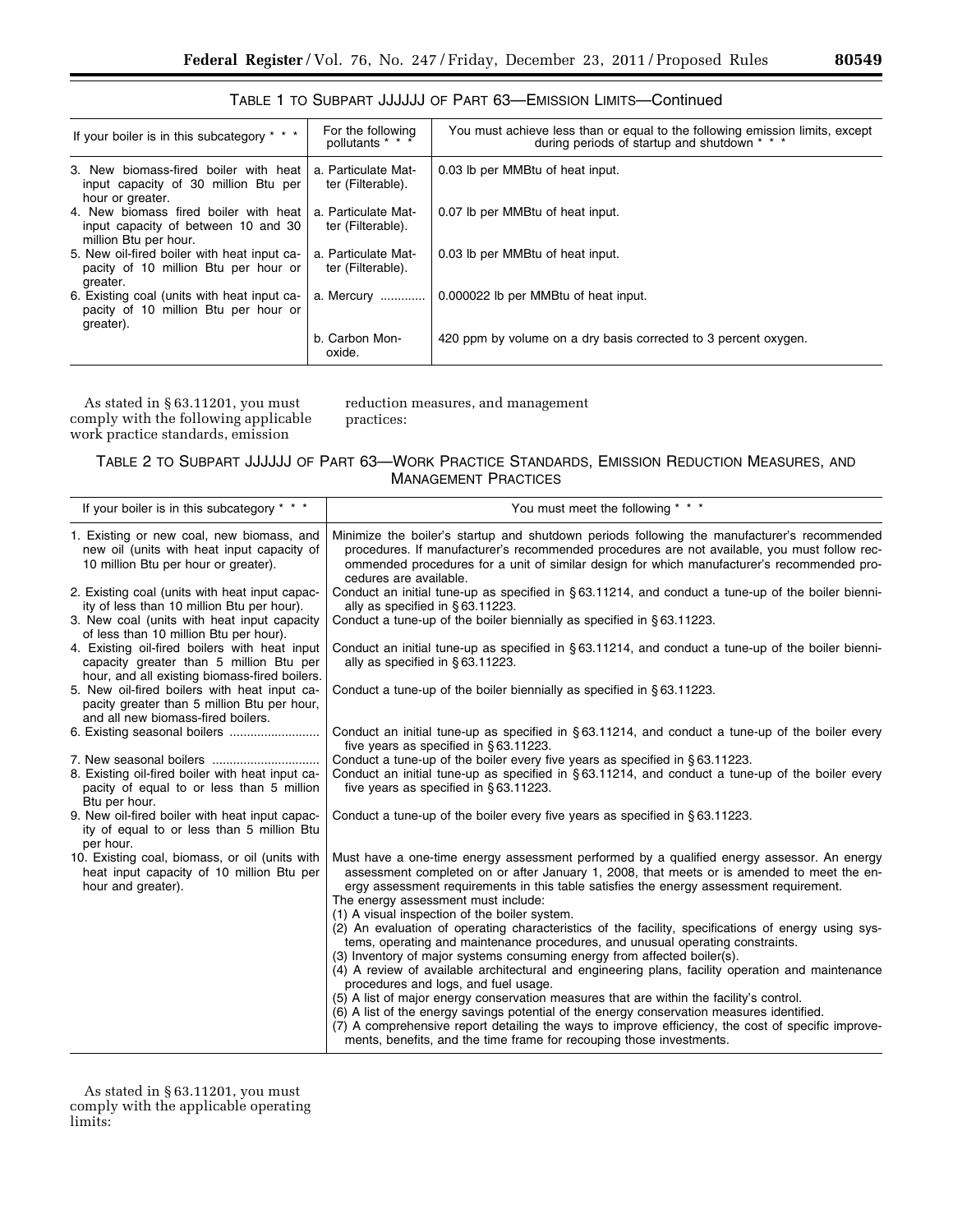۳

# TABLE 3 TO SUBPART JJJJJJ OF PART 63—OPERATING LIMITS FOR BOILERS WITH EMISSION LIMITS

| If you demonstrate compliance<br>with applicable emission limits<br>using $* * *$ | You must meet these operating limit * * *                                                                                                                                                                                                                                                                                                                                                                                                                                                                                             |
|-----------------------------------------------------------------------------------|---------------------------------------------------------------------------------------------------------------------------------------------------------------------------------------------------------------------------------------------------------------------------------------------------------------------------------------------------------------------------------------------------------------------------------------------------------------------------------------------------------------------------------------|
| 1. Fabric filter control                                                          | a. Maintain opacity to less than or equal to 10 percent opacity (daily block average); OR<br>b. Install and operate a bag leak detection system according to §63.11224 and operate the fabric filter such<br>that the bag leak detection system alarm does not sound more than 5 percent of the operating time during<br>each 6-month period.                                                                                                                                                                                         |
| 2. Electrostatic precipitator con-<br>trol.                                       | a. Maintain opacity to less than or equal to 10 percent opacity (daily block average); OR                                                                                                                                                                                                                                                                                                                                                                                                                                             |
|                                                                                   | b. Maintain the 30-day rolling average secondary electric power input of the electrostatic precipitator at or<br>above the lowest 1-hour average secondary electric power measured during the most recent performance<br>test demonstrating compliance with the particulate matter emission limitations.                                                                                                                                                                                                                              |
| 3. Wet PM scrubber control                                                        | Maintain the 30-day rolling average pressure drop at or above the lowest 1-hour average pressure drop<br>across the wet scrubber and the 30-day rolling average liquid flow-rate at or above the lowest 1-hour aver-<br>age liquid flow rate measured during the most recent performance test demonstrating compliance with the<br>PM emission limitation.                                                                                                                                                                            |
| 4. Dry sorbent or carbon injection<br>control.                                    | Maintain the 30-day rolling average sorbent or carbon injection rate at or above the lowest 2-hour average<br>sorbent flow rate measured during the most recent performance test demonstrating compliance with the<br>mercury emissions limitation. When your boiler operates at lower loads, multiply your sorbent or carbon in-<br>jection rate by the load fraction (e.g., actual heat input divided by the heat input during performance stack<br>test, for 50 percent load, multiply the injection rate operating limit by 0.5). |
| 5. Any other add-on air pollution<br>control type.                                | This option is for boilers that operate dry control systems. Boilers must maintain opacity to less than or equal<br>to 10 percent opacity (daily block average).                                                                                                                                                                                                                                                                                                                                                                      |
|                                                                                   | Maintain the fuel type or fuel mixture (annual average) such that the mercury emission rates calculated ac-<br>cording to $\S 63.11211(b)$ is less than the applicable emission limits for mercury.                                                                                                                                                                                                                                                                                                                                   |
| 7. Performance stack testing                                                      | For boilers that demonstrate compliance with a performance stack test, maintain the operating load of each<br>unit such that is does not exceed 110 percent of the average operating load recorded during the most re-<br>cent performance stack test.                                                                                                                                                                                                                                                                                |
| 8. Continuous Oxygen Monitor                                                      | Maintain the 30-day rolling average oxygen level at or above the lowest 1-hour average oxygen level meas-<br>ured during the most recent CO performance stack test.                                                                                                                                                                                                                                                                                                                                                                   |

\* \* \* \* \* \* As stated in § 63.11211, you must comply with the following requirements for establishing operating limits:

| If you have an<br>applicable<br>emission limit<br>for $* * * *$ | And your op-<br>erating limits<br>are based on               | You must * * *                                                                                                                    | Using $* * *$                                                                                                                               | According to the following requirements                                                                                                                                                                                          |
|-----------------------------------------------------------------|--------------------------------------------------------------|-----------------------------------------------------------------------------------------------------------------------------------|---------------------------------------------------------------------------------------------------------------------------------------------|----------------------------------------------------------------------------------------------------------------------------------------------------------------------------------------------------------------------------------|
| 1. Particulate<br>matter or<br>mercury.                         | a. Wet scrub-<br>ber oper-<br>ating pa-<br>rameters.         | i. Establish a site-specific<br>minimum pressure drop<br>and minimum flow rate op-<br>erating limit according to<br>§63.11211(b). | (1) Data from the pressure<br>drop and liquid flow rate<br>monitors and the particu-<br>late matter or mercury per-<br>formance stack test. | (a) You must collect pressure drop and liquid<br>flow-rate data every 15 minutes during the<br>entire period of the performance stack tests;                                                                                     |
|                                                                 |                                                              |                                                                                                                                   |                                                                                                                                             | (b) Determine the average pressure drop and<br>liquid flow-rate for each individual test run in<br>the three-run performance stack test by<br>computing the average of all the 15-minute<br>readings taken during each test run. |
|                                                                 | b. Electrostatic<br>precipitator<br>operating<br>parameters. | i. Establish a site-specific<br>minimum secondary elec-<br>tric power according to<br>§ 63.11211(b).                              | (1) Data from the secondary<br>electric power monitors<br>during the particulate mat-<br>ter or mercury perform-<br>ance stack test.        | (a) You must collect secondary electric power<br>input data every 15 minutes during the en-<br>tire period of the performance stack tests;                                                                                       |
|                                                                 |                                                              |                                                                                                                                   |                                                                                                                                             | (b) Determine the secondary electric power<br>input for each individual test run in the<br>three-run performance stack test by com-<br>puting the average of all the 15-minute read-<br>ings taken during each test run.         |
| 2. Mercury                                                      | a. Activated<br>carbon in-<br>jection.                       | i. Establish a site-specific<br>minimum activated carbon<br>injection rate operating<br>limit according to<br>§ 63.11211(b).      | (1) Data from the activated<br>carbon rate monitors and<br>mercury performance<br>stack tests.                                              | (a) You must collect activated carbon injection<br>rate data every 15 minutes during the entire<br>period of the performance stack tests;                                                                                        |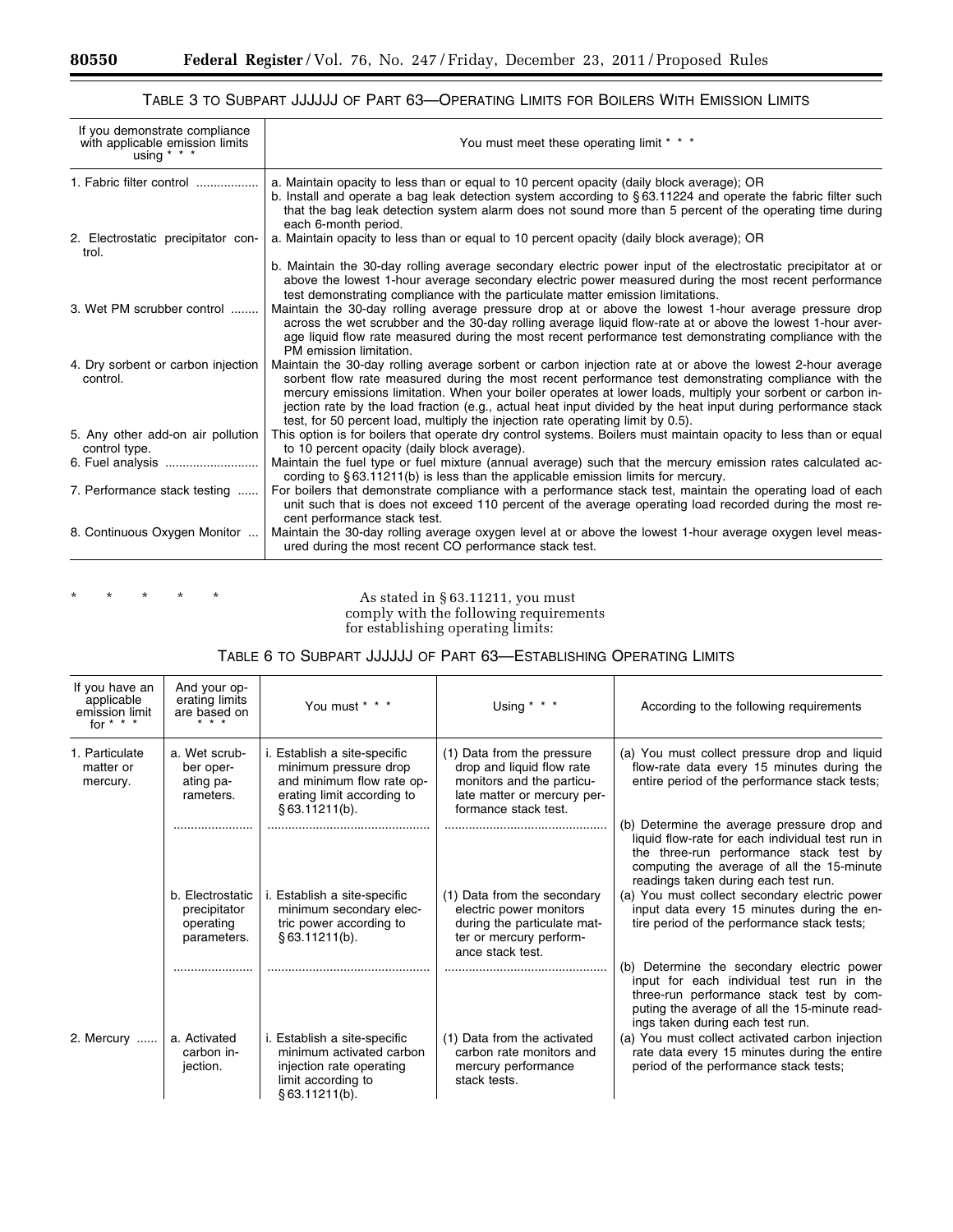# TABLE 6 TO SUBPART JJJJJJ OF PART 63—ESTABLISHING OPERATING LIMITS—Continued

| If you have an<br>applicable<br>emission limit<br>for $* * * *$                      | And your op-<br>erating limits<br>are based on | You must * * *                                                                                      | Using $*$ $*$ $*$                                                                                          | According to the following requirements                                                                                                                                                                                                                                                                                                                                             |
|--------------------------------------------------------------------------------------|------------------------------------------------|-----------------------------------------------------------------------------------------------------|------------------------------------------------------------------------------------------------------------|-------------------------------------------------------------------------------------------------------------------------------------------------------------------------------------------------------------------------------------------------------------------------------------------------------------------------------------------------------------------------------------|
|                                                                                      |                                                |                                                                                                     |                                                                                                            | (b) Determine the average activated carbon in-<br>jection rate for each individual test run in the<br>three-run performance stack test by com-                                                                                                                                                                                                                                      |
|                                                                                      |                                                |                                                                                                     |                                                                                                            | puting the average of all the 15-minute read-<br>ings taken during each test run.<br>(c) When your unit operates at lower loads,<br>multiply your activated carbon injection rate<br>by the load fraction (e.g., actual heat input<br>divided by heat input during performance<br>stack test, for 50 percent load, multiply the<br>injection rate operating limit by 0.5) to deter- |
| 3. Carbon<br>monoxide.                                                               | a. Oxygen                                      | i. Establish a unit-specific<br>limit for minimum oxygen<br>level.                                  | (1) Data from the oxygen an-<br>alyzer system specified in<br>§ 63.11224(a).                               | mine the required injection rate.<br>(a) You must collect oxygen data every 15<br>minutes during the entire period of the per-<br>formance stack tests;<br>(b) Determine the average hourly oxygen con-                                                                                                                                                                             |
| 4. Any pollutant<br>for which<br>compliance<br>is dem-<br>onstrated by<br>a perform- | a. Boiler oper-<br>ating load.                 | i. Establish a unit specific<br>limit for maximum oper-<br>ating load according to<br>§63.11212(c). | (1) Data from the operating<br>load monitors (fuel feed<br>monitors or from steam<br>generation monitors). | centration for each individual test run in the<br>three-run performance stack test by com-<br>puting the average of all the 15-minute read-<br>ings taken during each test run.<br>(a) You must collect operating load data (fuel<br>feed rate or steam generation data) every<br>15 minutes during the entire period of the<br>performance test.                                   |
| ance test.                                                                           |                                                |                                                                                                     |                                                                                                            | (b) Determine the average operating load by<br>computing the hourly averages using all of<br>the 15-minute readings taken during each                                                                                                                                                                                                                                               |
|                                                                                      |                                                |                                                                                                     |                                                                                                            | performance test.<br>(c) Determine the average of the three test run<br>averages during the performance test, and<br>multiply this by 1.1 (110 percent) as your<br>operating limit.                                                                                                                                                                                                 |

As stated in § 63.11222, you must show continuous compliance with the emission limitations for affected sources according to the following:

# TABLE 7 TO SUBPART JJJJJJ OF PART 63—DEMONSTRATING CONTINUOUS COMPLIANCE

| If you must meet the following<br>operating limits *                   | You must demonstrate continuous compliance by * * *                                                                                                                                     |
|------------------------------------------------------------------------|-----------------------------------------------------------------------------------------------------------------------------------------------------------------------------------------|
|                                                                        | a. Collecting the opacity monitoring system data according to $\S 63.11224(e)$ and $\S 63.11221$ ; and<br>b. Reducing the opacity monitoring data to 6-minute averages; and             |
|                                                                        | c. Maintaining opacity to less than or equal to 10 percent (daily block average).                                                                                                       |
| 2. Fabric Filter Bag Leak Detection<br>Operation.                      | Installing and operating a bag leak detection system according to §63.11224 and operating the fabric filter<br>such that the requirements in $\S 63.11222(a)(4)$ are met.               |
| 3. Wet Scrubber Pressure Drop and<br>Liquid Flow-rate.                 | a. Collecting the pressure drop and liquid flow rate monitoring system data according to §§63.11224 and<br>63.11221; and                                                                |
|                                                                        | b. Reducing the data to 30-day rolling averages; and                                                                                                                                    |
|                                                                        | c. Maintaining the 30-day rolling average pressure drop and liquid flow-rate at or above the operating lim-<br>its established during the performance test according to §63.1140.       |
| 4. Dry Scrubber Sorbent or Carbon<br>Injection Rate.                   | a. Collecting the sorbent or carbon injection rate monitoring system data for the dry scrubber according to<br>§§63.11224 and 63.11220; and                                             |
|                                                                        | b. Reducing the data to 30-day rolling averages; and                                                                                                                                    |
|                                                                        | c. Maintaining the 30-day rolling average sorbent or carbon injection rate at or above the minimum sor-<br>bent or carbon injection rate as defined in §63.11237.                       |
| 5. Electrostatic Precipitator Total<br>Secondary Electric Power Input. | a. Collecting the total secondary electric power input monitoring system data for the electrostatic precipi-<br>tator according to §§63.11224 and 63.11220; and                         |
|                                                                        | b. Reducing the data to 30-day rolling averages; and                                                                                                                                    |
|                                                                        | c. Maintaining the 30-day rolling average total secondary electric power input at or above the operating<br>limits established during the performance test according to $\S 63.11214$ . |
| 6. Fuel Pollutant Content                                              | a. Only burning the fuel types and fuel mixtures used to demonstrate compliance with the applicable emis-<br>sion limit according to $\S 63.11214$ as applicable; and                   |
|                                                                        | b. Keeping monthly records of fuel use according to $\S 63.11222$ .                                                                                                                     |